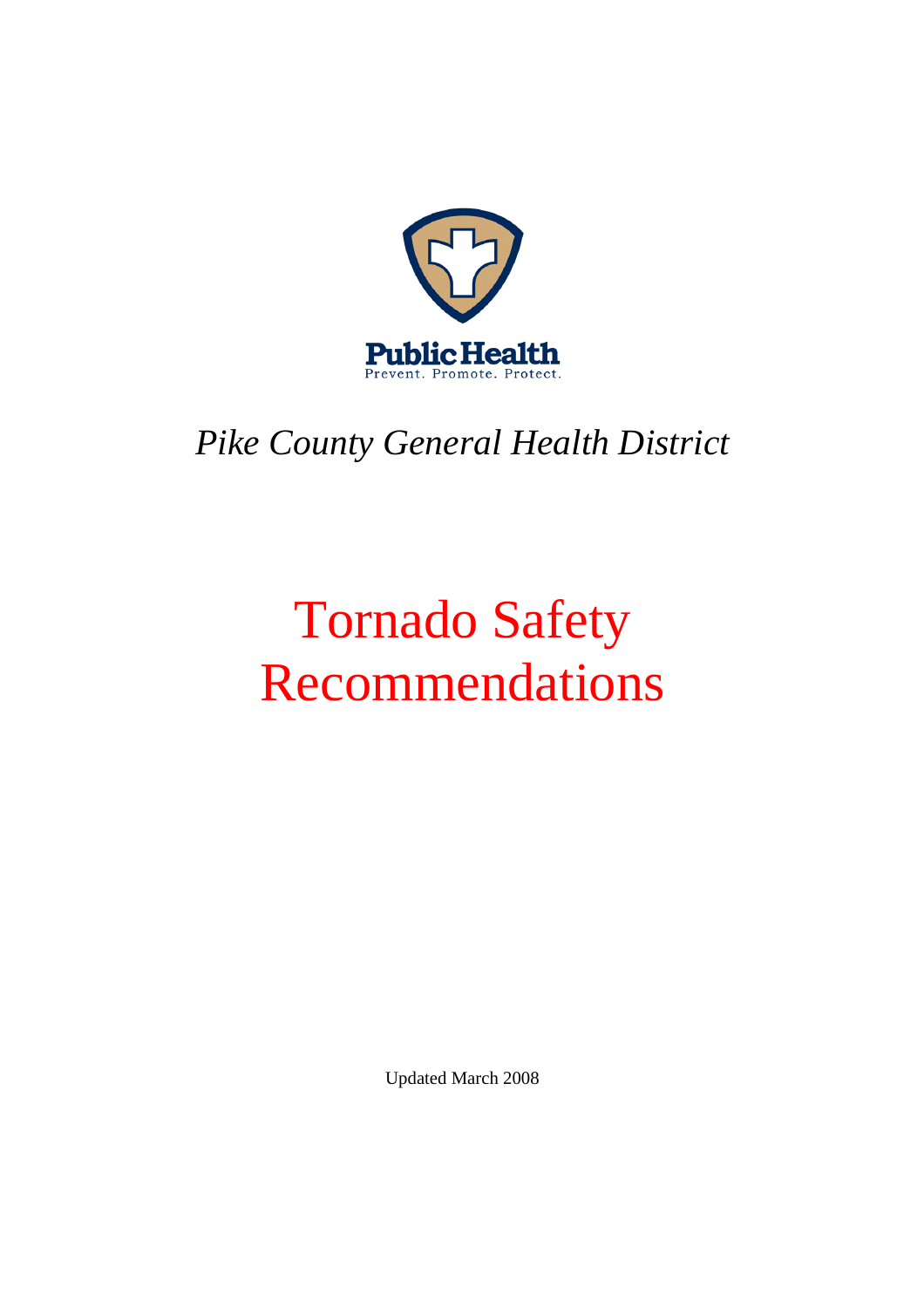### Table of Contents

| <b>Tornado Basics</b>                                         |    |
|---------------------------------------------------------------|----|
| Preparing for a Tornado                                       | 4  |
| During a Tornado                                              |    |
| Recovery from a Tornado                                       | 14 |
| Appendix I:<br><b>Power Safety Recommendations</b>            | 17 |
| Appendix II:<br><b>Carbon Monoxide Safety Recommendations</b> | /4 |

*The following pages were compiled based on information from the Centers for Disease Control and Prevention.*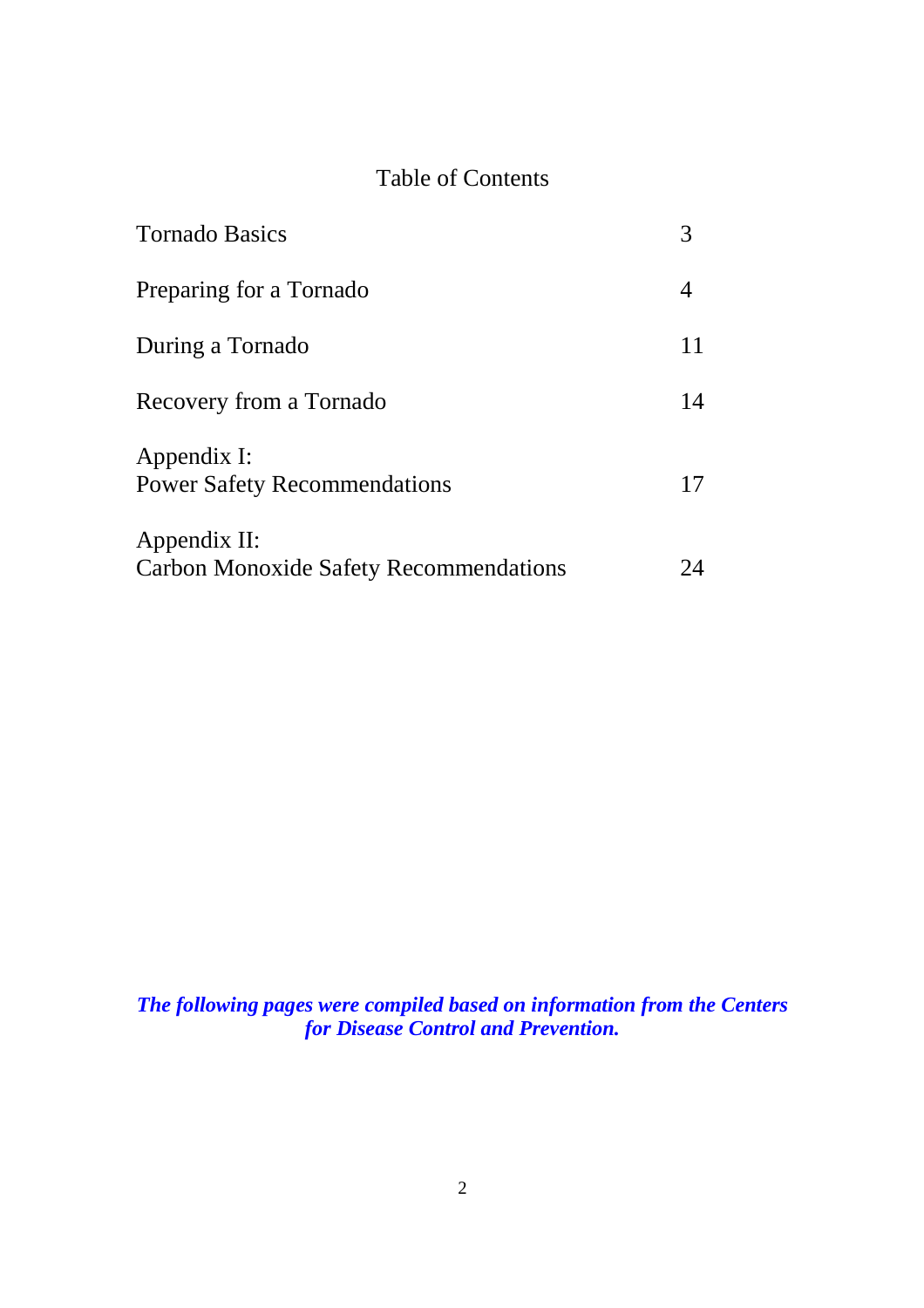## **Tornado Basics**

Although tornadoes are occasionally reported in other parts of the world, most occur in the United States east of the Rocky Mountains during the spring and summer. However, tornadoes can occur in any state at any time of the year. Nationally, an average of 800 tornadoes are sighted each year, causing about 80 deaths and more than 1,500 injuries.

#### *About Tornadoes*

A tornado is a violent whirlwind--a rotating funnel of air that extends from a cloud to the ground. Tornadoes can travel for many miles at speeds of 250 miles per hour or more. These storms change direction without warning, randomly destroying homes and power lines, uprooting trees, and even hurling large objects--such as automobiles--over long distances.

Tornadoes usually accompany severe thunderstorms. Occasionally, tornadoes occur during tropical storms or hurricanes. The path of damage left behind by a tornado averages 9 miles long by 200 yards wide, but a severe tornado can damage an area up to 50 miles long and a mile wide.

Tornadoes that occur over oceans and lakes are called *waterspouts*. Because they rotate less vigorously and affect less-populated areas, waterspouts are usually not as destructive as tornadoes; however, waterspouts can move inland and become tornadoes. Waterspouts are more common in the Southeast, particularly along the Gulf Coast, but can form over any body of warm water.

The most destructive force in a tornado is the updraft in the funnel. As this unstable air moves upward at high speed, it can suction up houses and trees and move them hundreds of feet.

#### *How Tornadoes are Formed*

When unseasonably warm humid air collides with a cold front, intense thunderstorm clouds form and tornadoes may develop.

As warm air rises within the storm clouds, cooler air rushes in from the sides, creating a whirling wind that draws surrounding air toward its center.

An area of strong rotation develops, 2 to 6 miles wide. Next to appear is a dark, low cloud base called a rotating wall cloud.

Moments later, as rotation becomes even stronger, a funnel develops.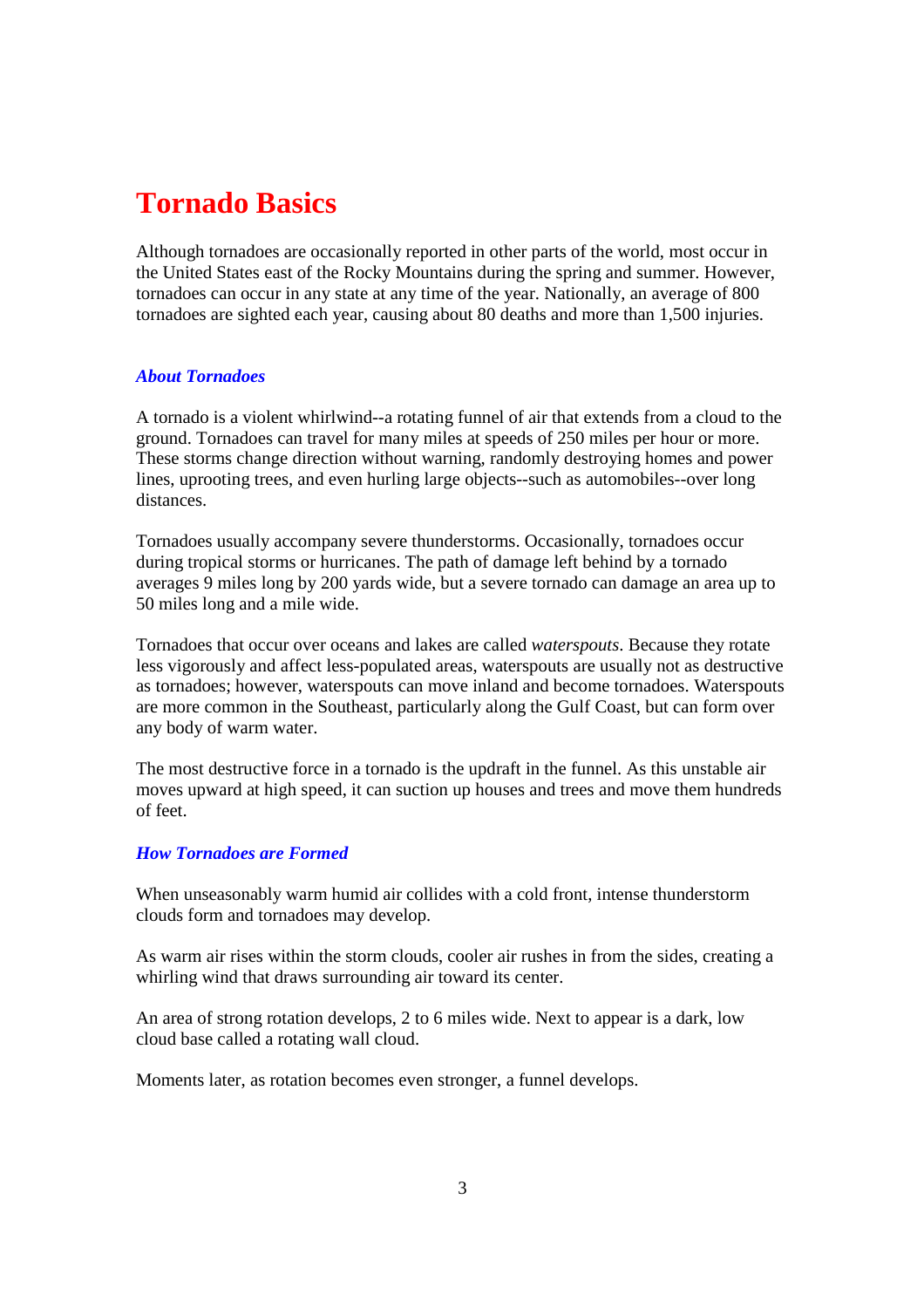## **Preparing for a Tornado**

#### *Stay Tuned for Storm Watches and Warnings*

When there are thunderstorms in your area, turn on your radio or TV to get the latest emergency information from local authorities. Listen for announcements of a tornado watch or tornado warning.

#### *Local Warning System*

Learn about the tornado warning system of your county or locality. Most tornado-prone areas have a siren system. Know how to distinguish between the siren's warnings for a tornado *watch* and a tornado *warning*.

A *tornado watch* is issued when weather conditions favor the formation of tornadoes, for example, during a severe thunderstorm.

During a tornado **watch**,

- Stay tuned to local radio and TV stations or a National Oceanographic and Atmospheric Administration (NOAA) Weather Radio for further weather information.
- Watch the weather and be prepared to take shelter immediately if conditions worsen.

A *tornado warning* is issued when a tornado funnel is sighted or indicated by weather radar.

After a tornado warning is issued, *you should take shelter immediately.*

#### *Thunderstorms*

Because tornadoes often accompany thunderstorms, pay close attention to changing weather conditions when there is a severe thunderstorm watch or warning.

A *severe thunderstorm watch* means severe thunderstorms are possible in your area.

A *severe thunderstorm warning* means severe thunderstorms are occurring in your area.

Keep fresh batteries and a battery-powered radio or TV on hand. Electrical power is often interrupted during thunderstorms--just when information about weather warnings is most needed.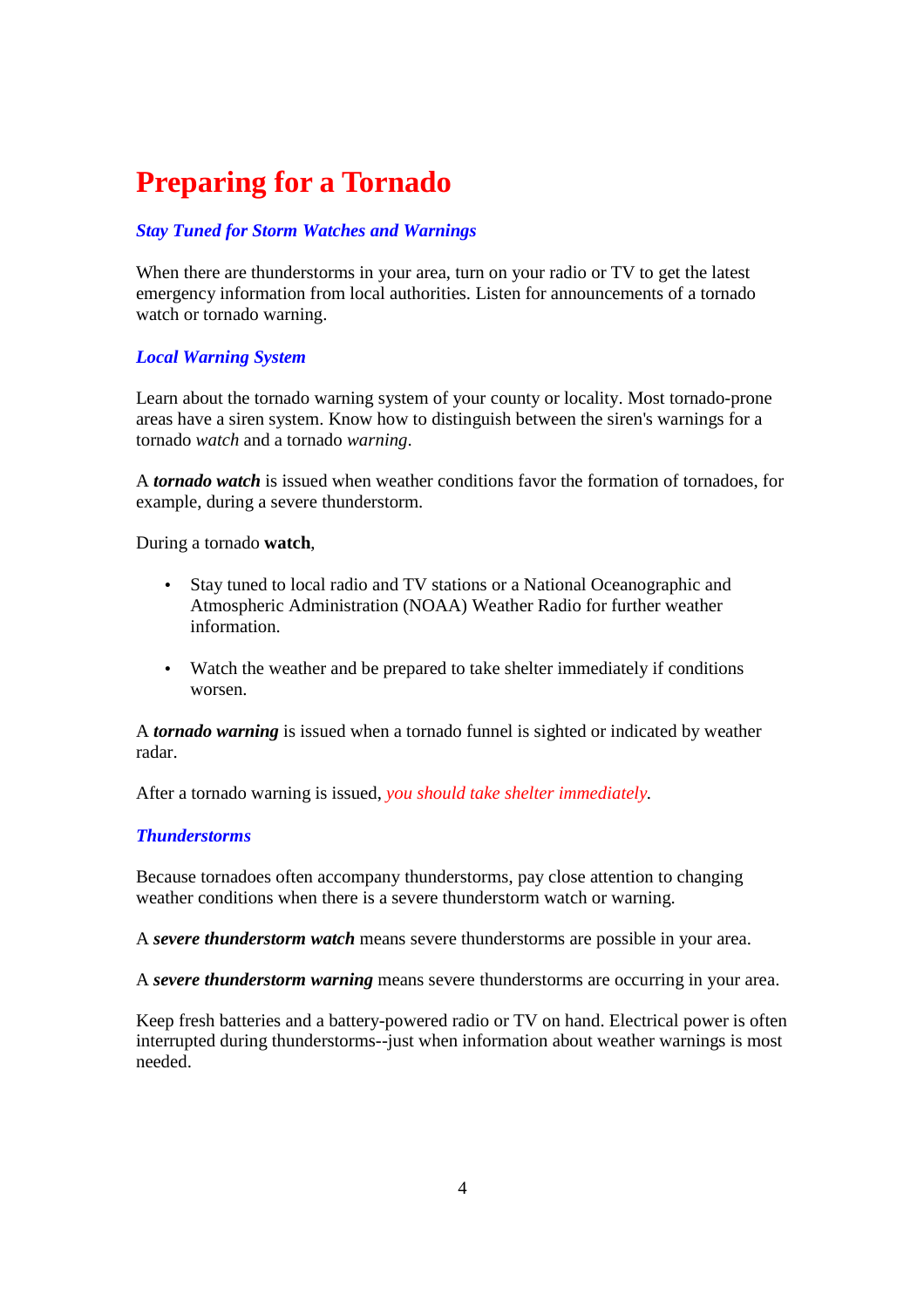#### *Important Measures To Take*

- Take a few minutes with your family to develop a tornado emergency plan. Sketch a floor plan of where you live, or walk through each room and discuss where and how to seek shelter.
- Show a second way to exit from each room or area. If you need special equipment, such as a rope ladder, mark where it is located.
- Make sure everyone understands the siren warning system, if there's such a system in your area.
- Mark where your first-aid kit and fire extinguishers are located.
- Mark where the utility switches or valves are located so they can be turned off--if time permits--in an emergency.
- Teach your family how to administer basic first aid, how to use a fire extinguisher, and how and when to turn off water, gas, and electricity in your home.
- Learn the emergency dismissal policy for your child's school.
- Make sure your children know-
	- o What a tornado is
	- o What tornado watches and warnings are
	- o What county or parish they live in (warnings are issued by county or parish)
	- o How to take shelter, whether at home or at school.

#### *Extra Measures for People with Special Needs*

- Write down your specific needs, limitations, capabilities, and medications. Keep this list near you always--perhaps in your purse or wallet.
- Find someone nearby (a spouse, roommate, friend, neighbor, relative, or coworker) who will agree to assist you in case of an emergency. Give him or her a copy of your list. You may also want to provide a spare key to your home, or directions to find a key.
- Keep aware of weather conditions through whatever means are accessible to you. Some options are closed captioning or scrolled warnings on TV, radio bulletins, or call-in weather information lines.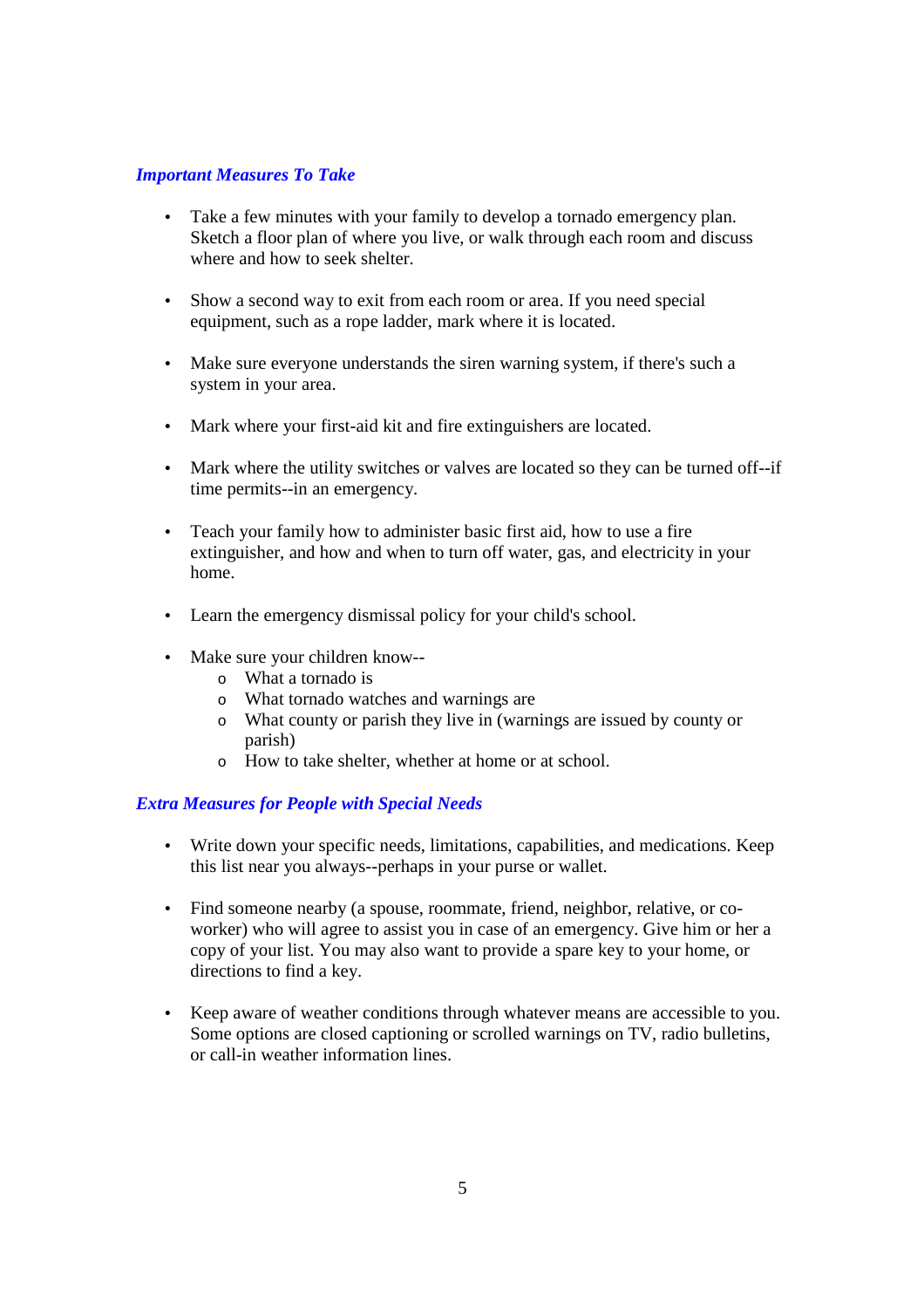#### *Practicing Your Emergency Plan*

Conduct drills and ask questions to make sure your family remembers information on tornado safety, particularly how to recognize hazardous weather conditions and how to take shelter.

#### *Writing Down Important Information*

A blank form is provided for you to write down important names and numbers.

Make a list of important information. Include these on your list:

- Important telephone numbers, such as emergency (police and fire), paramedics, and medical centers.
- Names, addresses, and telephone numbers of your insurance agents, including policy types and numbers.
- Telephone numbers of the electric, gas, and water companies.
- Names and telephone numbers of neighbors.
- Name and telephone number of your landlord or property manager.
- Important medical information (for example, allergies, regular medications, and brief medical history).
- Year, model, license, and identification numbers of your vehicles (automobiles, boats, and RVs).
- Bank's or credit union's telephone number, and your account numbers.
- Radio and television broadcast stations to tune to for emergency broadcast information.

#### *Storing Important Documents*

Store the following documents in a fire- and water-proof safe:

- Birth certificates
- Ownership certificates (autos, boats, etc.)
- Social security cards
- Insurance policies
- Will
- Household inventory
	- o List of contents of household; include serial numbers, if applicable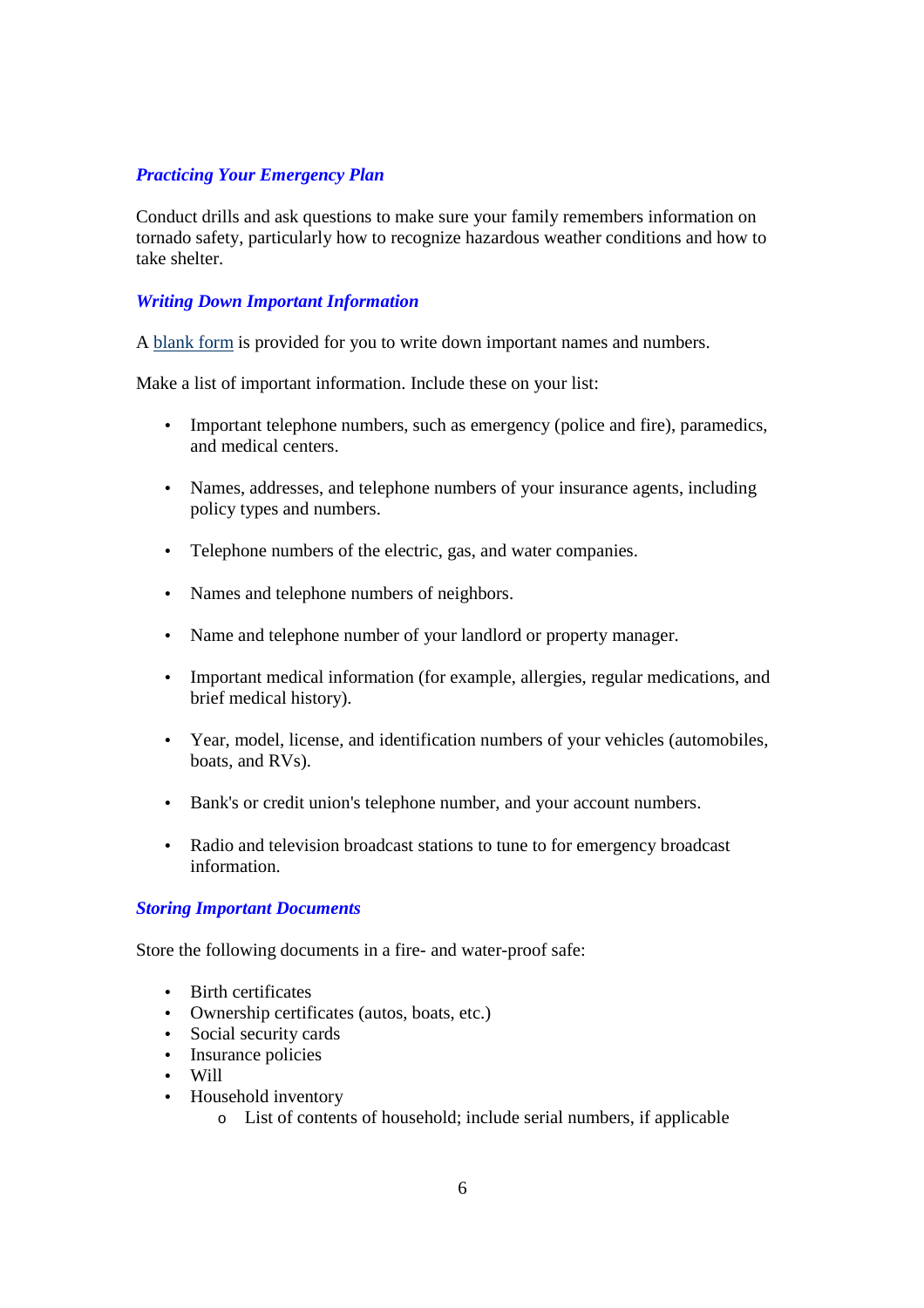- o Photographs or videotape of contents of every room
- o Photographs of items of high values, such as jewelry, paintings, collection items

#### **First Aid Kit**

Store your first aid supplies in a tool box or fishing tackle box so they will be easy to carry and be protected from water. Inspect your kit regularly and keep it freshly stocked. Drugs and Medications

• Hydrogen peroxide to wash and disinfect wounds

- Antibiotic ointment
- Individually wrapped alcohol swabs
- Aspirin and non-aspirin tablets
- Prescriptions and any long-term medications (keep these current)
- Diarrhea medicine
- Eye drops

NOTE: Important medical information and most prescriptions can be stored in the refrigerator, which provides excellent protection from fires.

Dressings

- Band-aids
- Clean sheets torn into strips
- Elastic bandages
- Rolled gauze
- Cotton-tipped swabs
- Adhesive tape roll

Other First Aid Supplies

- First aid book
- Writing materials
- Scissors
- Tweezers
- **Thermometer**
- Bar soap
- Tissues
- **Sunscreen**
- Paper cups
- Plastic bags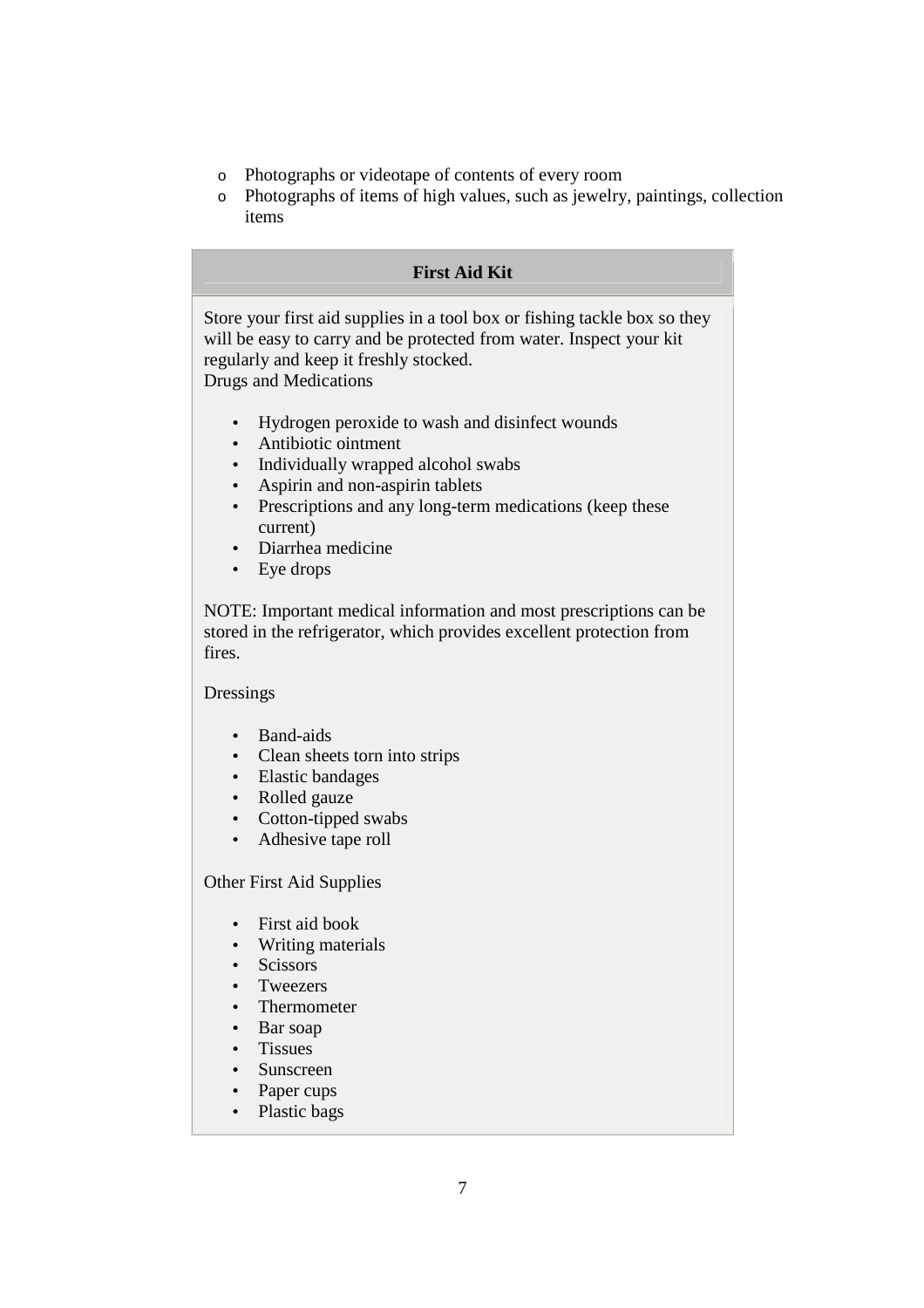- Safety pins
- Needle and thread
- Instant cold packs for sprains
- Sanitary napkins
- Pocket knife
- Splinting material

#### *Reducing Household Hazards*

#### **Home Inspection Checklist**

The following suggestions will reduce the risk for injury during or after a tornado. No amount of preparation will eliminate every risk. **Possible Hazards**

Inspect your home for possible hazards, including the following:

- Are walls securely bolted to the foundation?
- Are wall studs attached to the roof rafters with metal hurricane clips, not nails?

#### **Utilities**

• Do you know where and how to shut off utilities at the main switches or valves?

#### **Home Contents**

- Are chairs or beds near windows, mirrors, or large pictures?
- Are heavy items stored on shelves more than 30" high?
- Are there large, unsecured items that might topple over or fall?
- Are poisons, solvents, or toxic materials stored safely ?

#### *Securing Your Home's Structure*

No home is completely safe in a tornado. However, attention to construction details can reduce damage and provide better protection for you and your family if a tornado should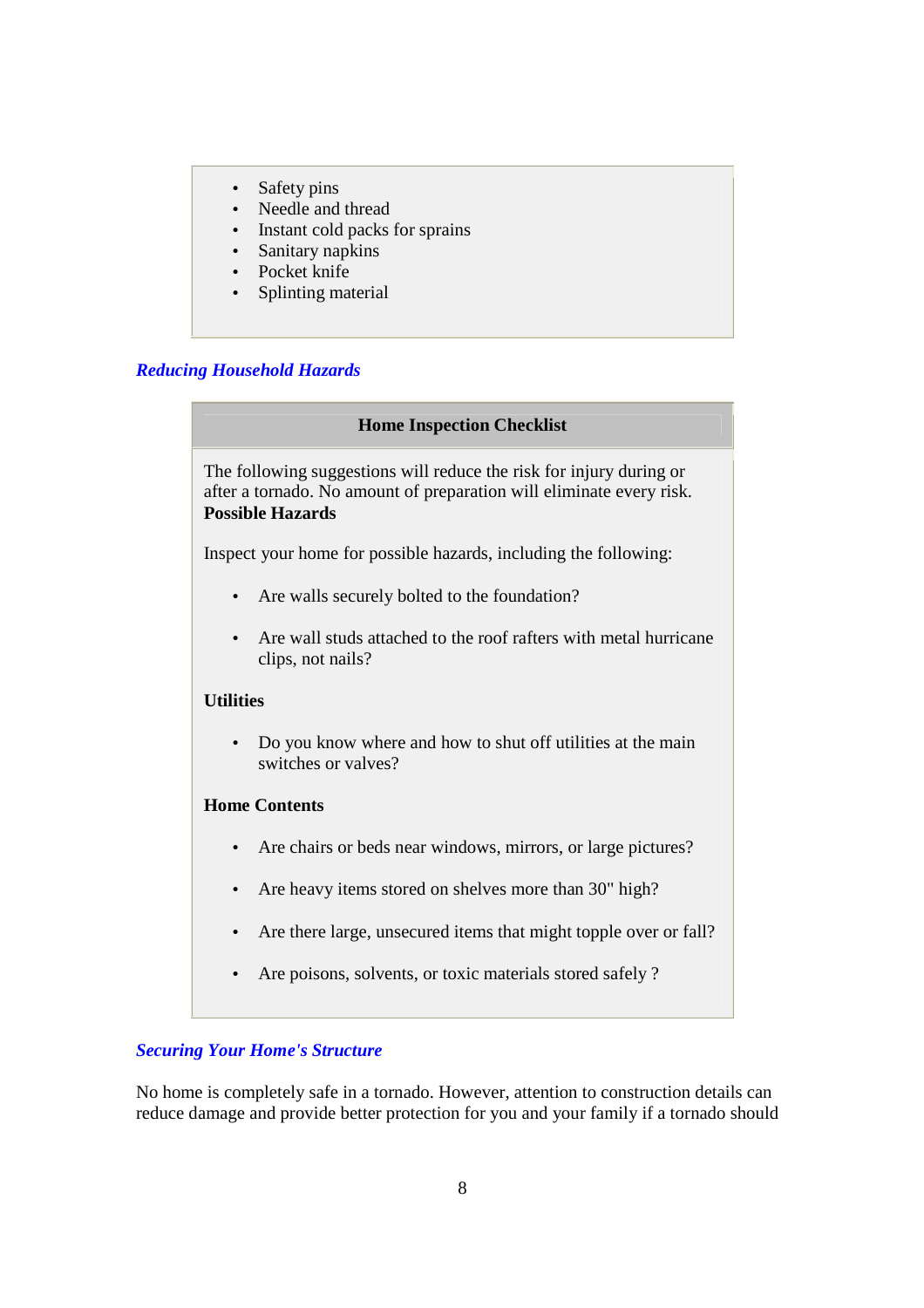strike your house. If an inspection using the "Home Inspection Checklist" reveals a possible hazard in the way your home is constructed, contact your local city or county building inspectors for more information about structural safety. They may also offer suggestions on finding a qualified contractor to do any needed work for you.

#### **Walls and Roof Rafters**

Strengthen the areas of connection between the wall studs and roof rafters with hurricane clips as shown in the above graphic.

#### *Shutting Off Utilities*

#### **Gas**

After a tornado, DO NOT USE matches, lighters, or appliances, or operate light switches until you are sure there are no gas leaks. Sparks from electrical switches could ignite gas and cause an explosion.

If you smell the odor of gas or if you notice a large consumption of gas being registered on the gas meter, shut off the gas immediately. First, find the main shut-off valve located on a pipe next to the gas meter. Use an adjustable wrench to turn the valve to the "off" position.

#### **Electricity**

After a major disaster, shut off the electricity. Sparks from electrical switches could ignite leaking gas and cause an explosion.

#### **Water**

- Water may be turned off at either of two locations:
	- 1. At the main meter, which controls the water flow to the entire property.
	- 2. At the water main leading into the home. If you may need an emergency source of fresh water, it is better to shut off your water here, because it will conserve the water in your water heater.
- Attach a valve wrench to the water line. (This tool can be purchased at most hardware stores.)
- Label the water mains for quick identification.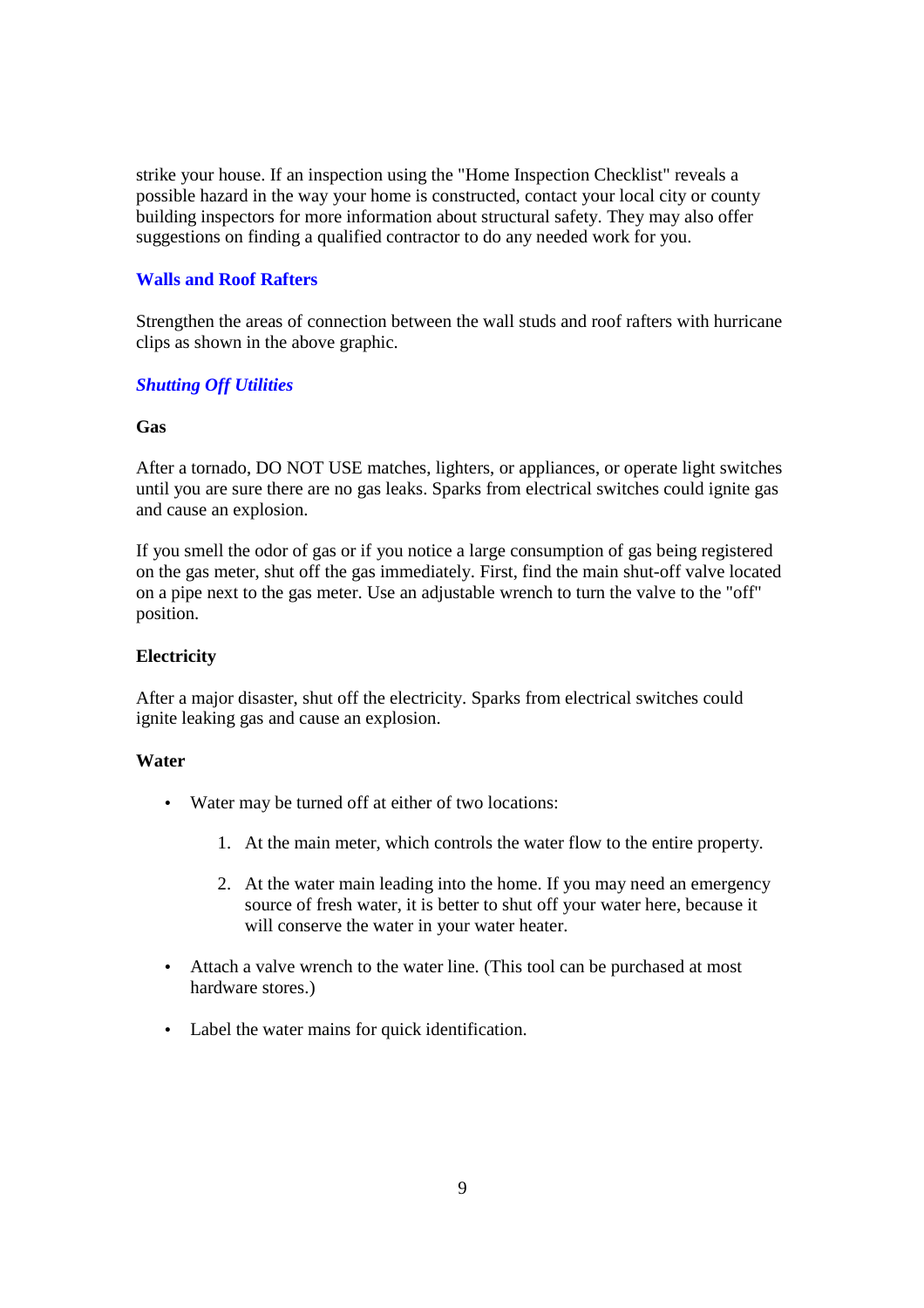#### *Arranging and Securing Household Items*

- Arrange furniture so that chairs and beds are away from windows, mirrors, and picture frames.
- Place heavy or large items on lower shelves.
- Secure your large appliances, especially your water heater, with flexible cable, braided wire, or metal strapping.
- Identify top-heavy, free-standing furniture, such as bookcases and china cabinets, that could topple over.
- Secure your furniture by using one of two methods.
- 1. "L" brackets, corner brackets, or aluminum molding, to attach tall or top-heavy furniture to the wall.
- 2. Eyebolts, to secure items located a short distance from the wall.
- Install sliding bolts or childproof latches on all cabinet doors.
- Store all hazardous materials such as poisons and solvents-
	- o in a sturdy, latched or locked cabinet
	- o in a well-ventilated area
	- o away from emergency food or water supplies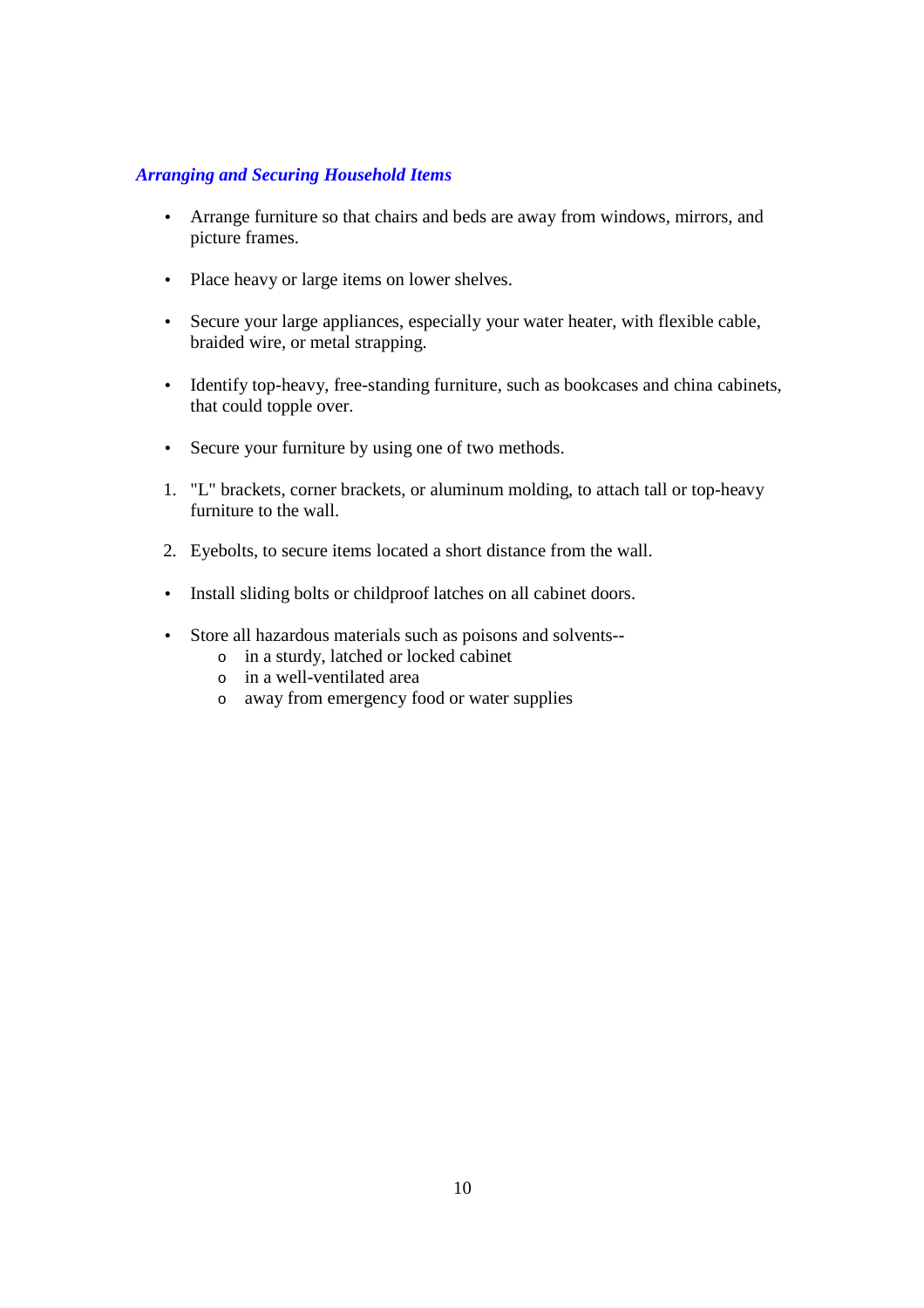## **During a Tornado**

#### *Signs of an Approaching Storm*

Some tornadoes strike rapidly, without time for a tornado warning, and sometimes without a thunderstorm in the vicinity. When you are watching for rapidly emerging tornadoes, it is important to know that you cannot depend on seeing a funnel: clouds or rain may block your view. The following weather signs may mean that a tornado is approaching:

- A dark or green-colored sky.
- A large, dark, low-lying cloud.
- Large hail.
- A loud roar that sounds like a freight train.

If you notice any of these weather conditions, take cover immediately, and keep tuned to local radio and TV stations or to a NOAA weather radio.

#### **NOAA Weather Radios**

NOAA weather radios are the best way to receive warnings from the National Weather Service. By using a NOAA weather radio, you can receive continuous updates on all the weather conditions in your area. The range of these radios depends on where you live, but the average range is 40 miles. The radios are sold in many stores. The National Weather Service recommends buying a radio with a battery backup (in case the power goes off) and a tone-alert feature that automatically sounds when a weather watch or warning is issued.

#### *Sighting a Funnel Cloud*

If you see a funnel cloud nearby, take shelter immediately (see the following section for instructions on shelter). However, if you spot a tornado that is far away, help alert others to the hazard by reporting it to the newsroom of a local radio or TV station before taking shelter as described later. Use common sense and exercise caution: if you believe that you might be in danger, seek shelter immediately.

#### *Taking Shelter*

Your family could be anywhere when a tornado strikes--at home, at work, at school, or in the car. Discuss with your family where the best tornado shelters are and how family members can protect themselves from flying and falling debris.

The key to surviving a tornado and reducing the risk of injury lies in planning, preparing, and practicing what you and your family will do if a tornado strikes. Flying debris causes most deaths and injuries during a tornado. Although there is no *completely* safe place during a tornado, some locations are much safer than others.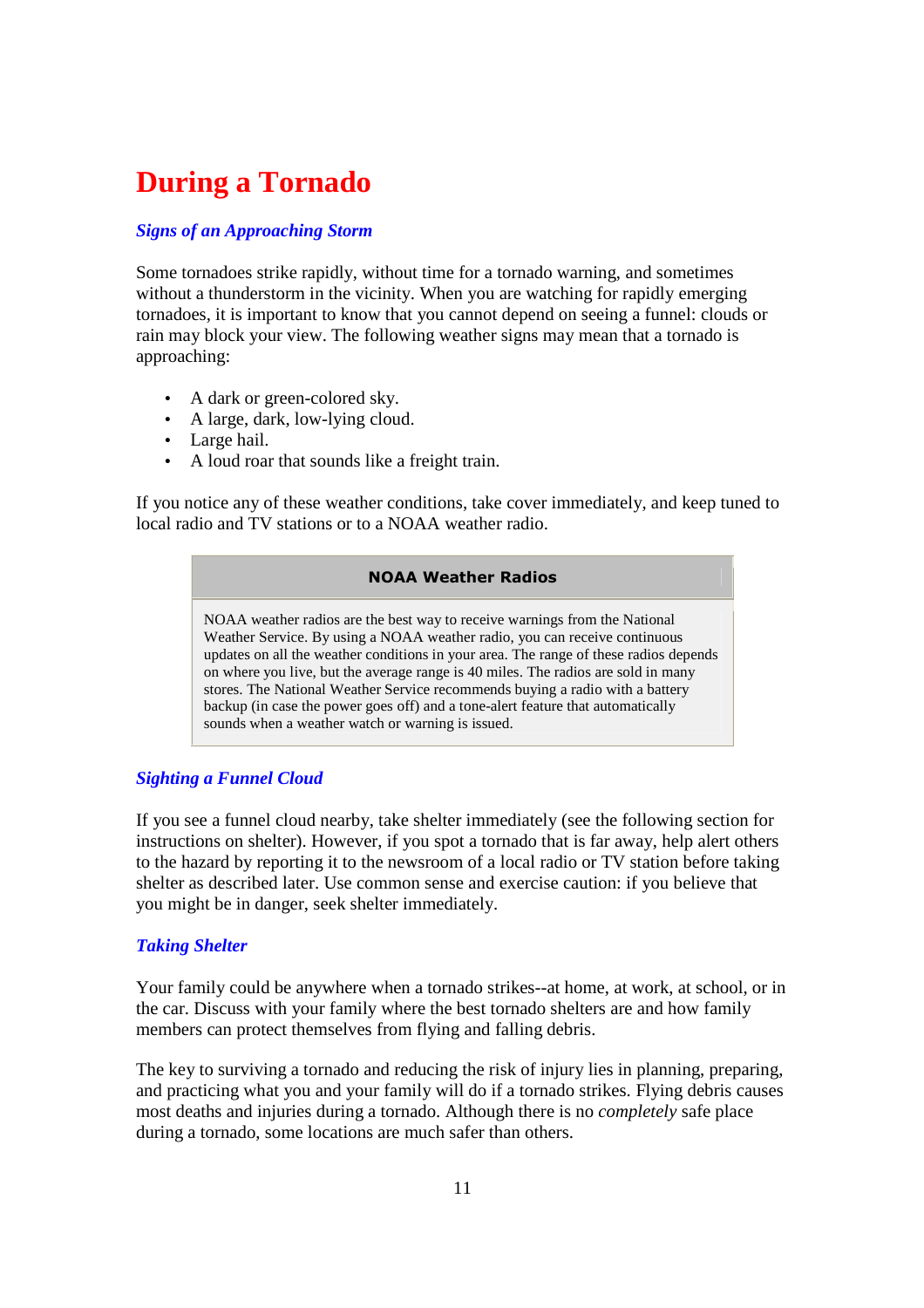#### *At Home*

Pick a place in the home where family members can gather if a tornado is headed your way. One basic rule is *AVOID WINDOWS.* An exploding window can injure or kill.

The safest place in the home is the interior part of a basement. If there is no basement, go to an inside room, without windows, on the lowest floor. This could be a center hallway, bathroom, or closet.

For added protection, get under something sturdy such as a heavy table or workbench. If possible, cover your body with a blanket, sleeping bag, or mattress, and protect your head with anything available--even your hands. Avoid taking shelter where there are heavy objects, such as pianos or refrigerators, on the area of floor that is directly above you. They could fall though the floor if the tornado strikes your house.

#### *In a Mobile Home*

*DO NOT STAY IN A MOBILE HOME DURING A TORNADO*. Mobile homes can turn over during strong winds. Even mobile homes with a tie-down system cannot withstand the force of tornado winds.

Plan ahead. If you live in a mobile home, go to a nearby building, preferably one with a basement. If there is no shelter nearby, lie flat in the nearest ditch, ravine, or culvert and shield your head with your hands.

If you live in a tornado-prone area, encourage your mobile home community to build a tornado shelter.

#### *On the Road*

The least desirable place to be during a tornado is in a motor vehicle. Cars, buses, and trucks are easily tossed by tornado winds.

*DO NOT TRY TO OUTRUN A TORNADO IN YOUR CAR*. If you see a tornado, stop your vehicle and get out. Do not get under your vehicle. Follow the directions for seeking shelter outdoors (see next section).

#### *Outdoors*

If you are caught outside during a tornado and there is no adequate shelter immediately available--

- Avoid areas with many trees.
- Avoid vehicles.
- Lie down flat in a gully, ditch, or low spot on the ground.
- Protect your head with an object or with your arms.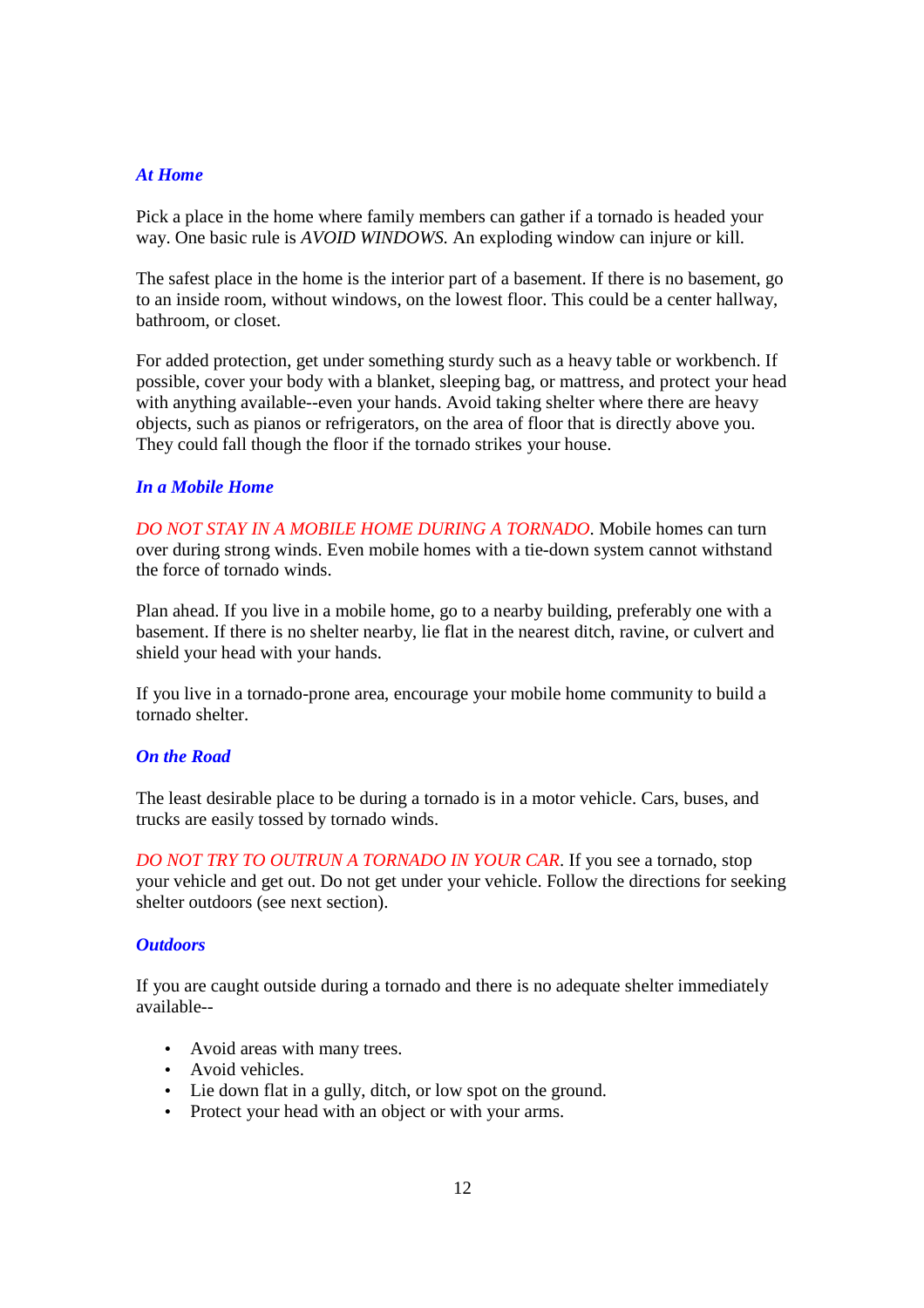#### *Long-Span Buildings*

A long-span building, such as a shopping mall, theater, or gymnasium, is especially dangerous because the roof structure is usually supported solely by the outside walls. Most such buildings hit by tornados cannot withstand the enormous pressure. They simply collapse.

If you are in a long-span building during a tornado, stay away from windows. Get to the lowest level of the building--the basement if possible--and away from the windows.

If there is no time to get to a tornado shelter or to a lower level, try to get under a door frame or get up against something that will support or deflect falling debris. For instance, in a department store, get up against heavy shelving or counters. In a theater, get under the seats. Remember to protect your head.

#### *Office Buildings, Schools, Hospitals, Churches, and Other Public Buildings*

Extra care is required in offices, schools, hospitals, or any building where a large group of people is concentrated in a small area. The exterior walls of such buildings often have large windows.

If you are in any of these buildings--

- Move away from windows and glass doorways.
- Go to the innermost part of the building on the lowest possible floor.
- Do not use elevators because the power may fail, leaving you trapped.
- Protect your head and make yourself as small a target as possible by crouching down.

#### *Shelter for People with Special Needs*

Advance planning is especially important if you require assistance to reach shelter from an approaching storm (see specific instructions in the next section).

- If you are in a wheelchair, get away from windows and go to an interior room of the house. If possible, seek shelter under a sturdy table or desk. Do cover your head with anything available, even your hands.
- If you are unable to move from a bed or a chair and assistance is not available, protect yourself from falling objects by covering up with blankets and pillows.
- If you are outside and a tornado is approaching, get into a ditch or gully. If possible, lie flat and cover your head with your arms.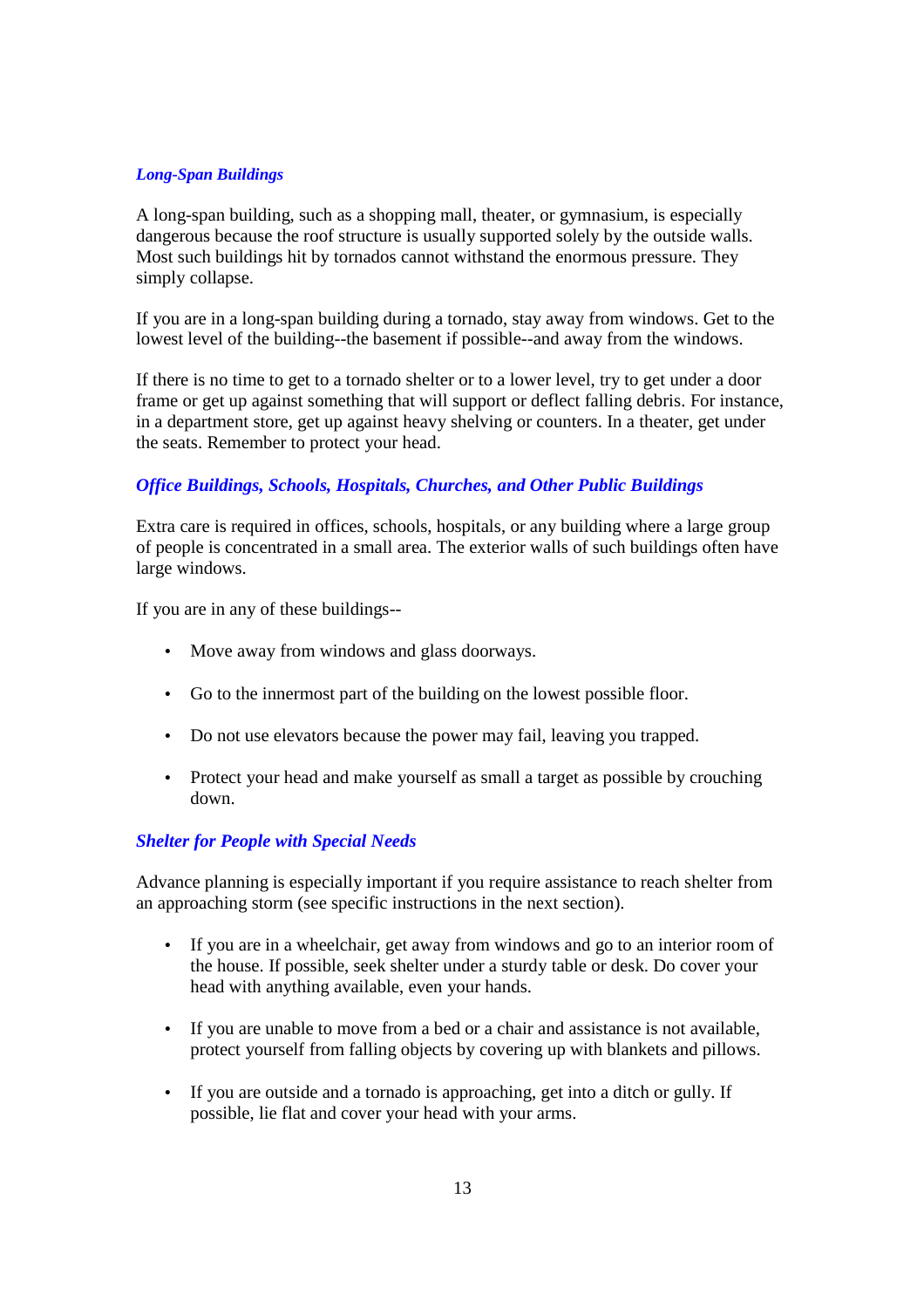## **Recovery from a Tornado**

Injury may result from the direct impact of a tornado, or it may occur afterward when people walk among debris and enter damaged buildings. A study of injuries after a tornado in Marion, Illinois, showed that 50 percent of the tornado-related injuries were suffered during rescue attempts, cleanup, and other post-tornado activities. Nearly a third of the injuries resulted from stepping on nails. Other common causes of injury included falling objects and heavy, rolling objects. Because tornadoes often damage power lines, gas lines, or electrical systems, there is a risk of fire, electrocution, or an explosion. Protecting yourself and your family requires promptly treating any injuries suffered during the storm and using extreme care to avoid further hazards.

#### *Injuries*

Check for injuries. Do not attempt to move seriously injured people unless they are in immediate danger of further injury. Get medical assistance immediately. If someone has stopped breathing, begin CPR if you are trained to do so. Stop a bleeding injury by applying direct pressure to the wound. Have any puncture wound evaluated by a physician. If you are trapped, try to attract attention to your location.

#### *General Safety Precautions*

Here are some safety precautions that could help you avoid injury after a tornado:

- Continue to monitor your battery-powered radio or television for emergency information.
- Be careful when entering any structure that has been damaged.
- Wear sturdy shoes or boots, long sleeves, and gloves when handling or walking on or near debris.
- Be aware of hazards from exposed nails and broken glass.
- Do not touch downed power lines or objects in contact with downed lines. Report electrical hazards to the police and the utility company.
- Use battery-powered lanterns, if possible, rather than candles to light homes without electrical power. If you use candles, make sure they are in safe holders away from curtains, paper, wood, or other flammable items. Never leave a candle burning when you are out of the room.
- Never use generators, pressure washers, grills, camp stoves, or other gasoline, propane, natural gas, or charcoal-burning devices inside your home, basement, garage, or camper—or even outside near an open window, door, or vent. Carbon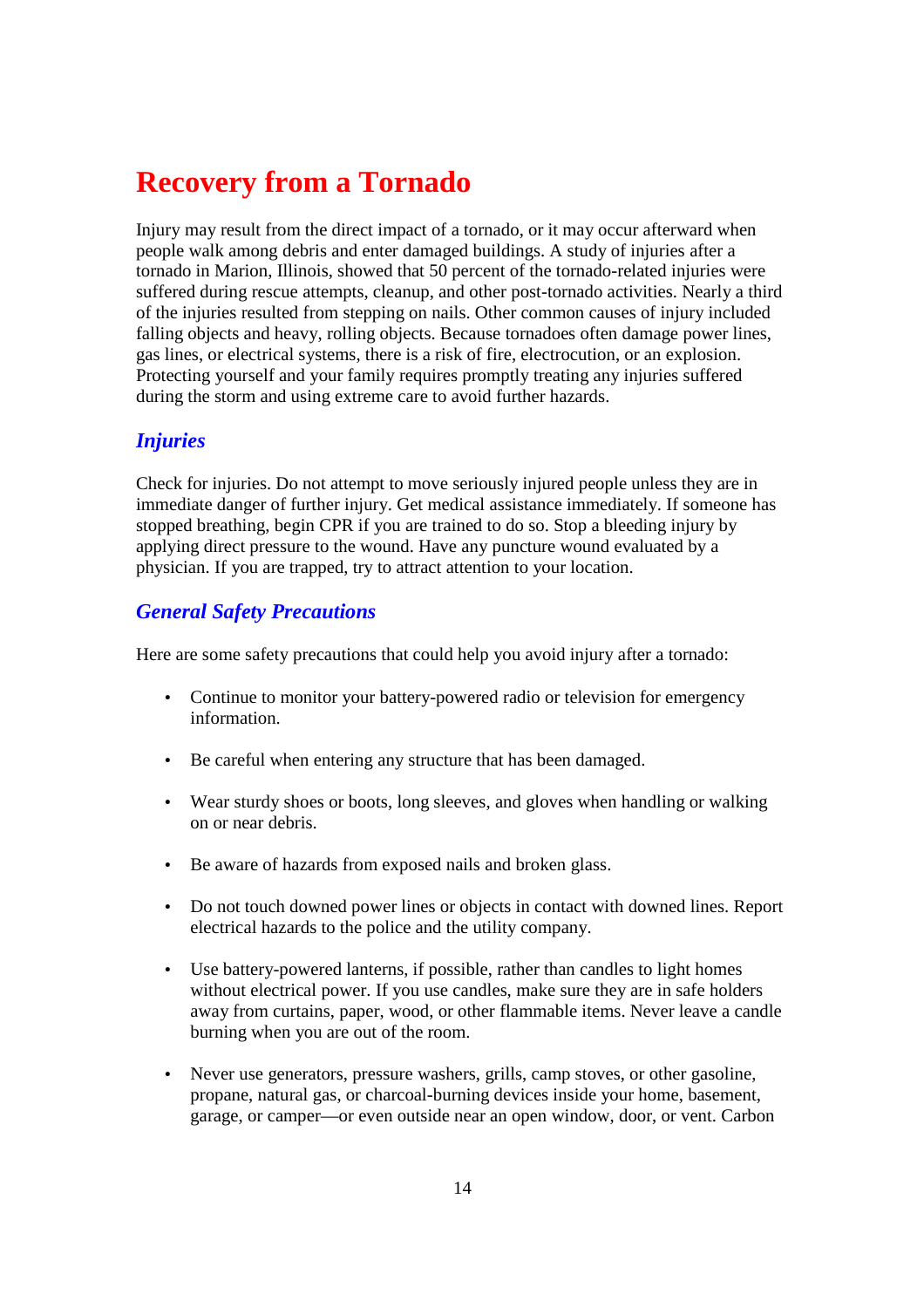monoxide (CO)--an odorless, colorless gas that can cause sudden illness and death if you breathe it--from these sources can build up in your home, garage, or camper and poison the people and animals inside. Seek prompt medical attention if you suspect CO poisoning and are feeling dizzy, light-headed, or nauseated.

- Hang up displaced telephone receivers that may have been knocked off by the tornado, but stay off the telephone, except to report an emergency.
- Cooperate fully with public safety officials.
- Respond to requests for volunteer assistance by police, fire fighters, emergency management, and relief organizations, but do not go into damaged areas unless assistance has been requested. Your presence could hamper relief efforts, and you could endanger yourself.

#### *Inspecting the Damage*

- After a tornado, be aware of possible structural, electrical, or gas-leak hazards in your home. Contact your local city or county building inspectors for information on structural safety codes and standards. They may also offer suggestions on finding a qualified contractor to do work for you.
- In general, if you suspect any damage to your home, shut off electrical power, natural gas, and propane tanks to avoid fire, electrocution, or explosions.
- If it is dark when you are inspecting your home, use a flashlight rather than a candle or torch to avoid the risk of fire or explosion in a damaged home.
- If you see frayed wiring or sparks, or if there is an odor of something burning, you should immediately shut off the electrical system at the main circuit breaker if you have not done so already.
- If you smell gas or suspect a leak, turn off the main gas valve, open all windows, and leave the house immediately. Notify the gas company, the police or fire departments, or State Fire Marshal's office, and do not turn on the lights, light matches, smoke, or do anything that could cause a spark. Do not return to your house until you are told it is safe to do so.

#### *Safety During Clean Up*

- Wear sturdy shoes or boots, long sleeves, and gloves.
- Learn proper safety procedures and operating instructions before operating any gas-powered or electric-powered saws or tools.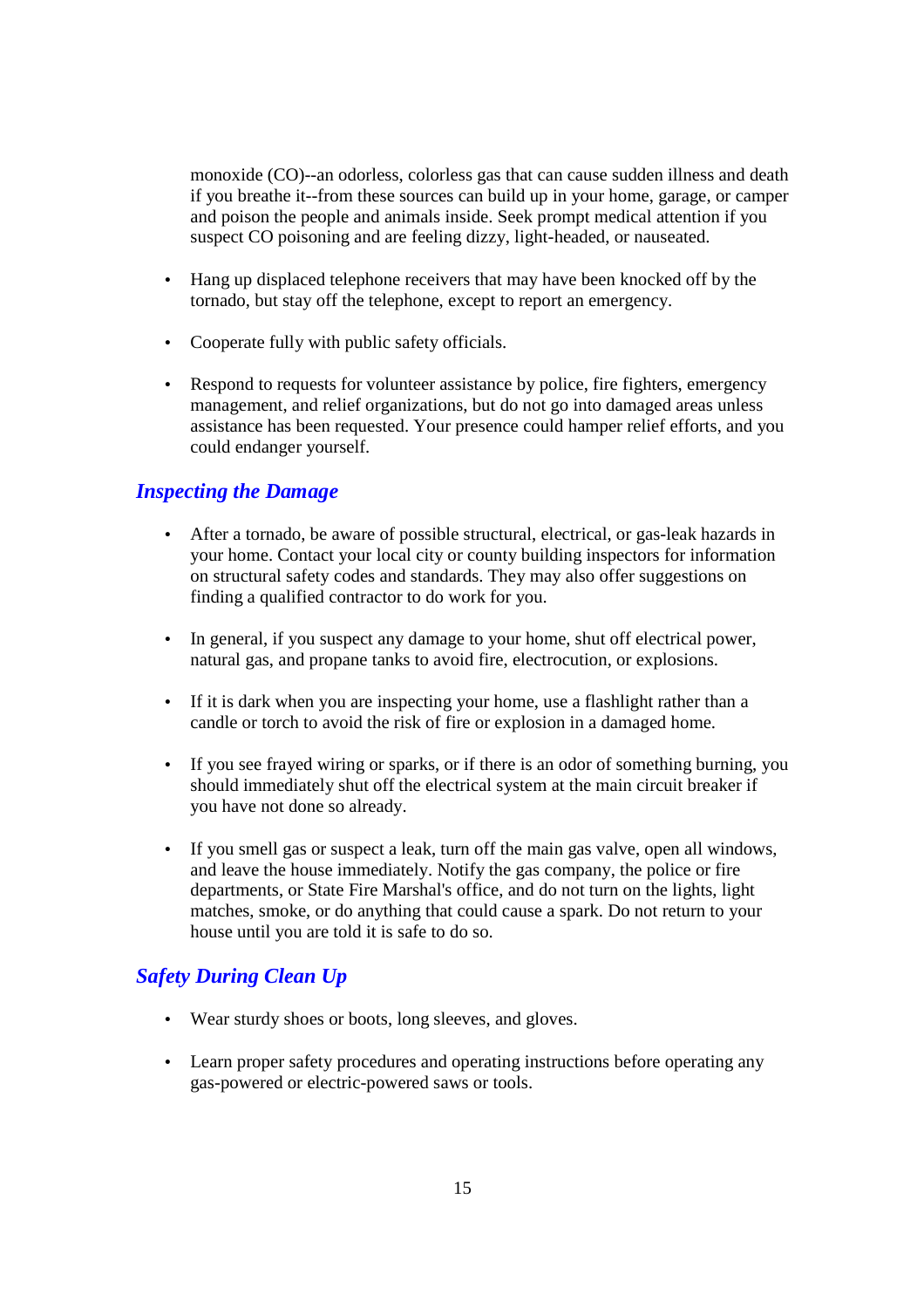• Clean up spilled medicines, drugs, flammable liquids, and other potentially hazardous materials.

#### *Children's Needs*

After a tornado, children may be afraid the storm will come back again and they will be injured or left alone. Children may even interpret disasters as punishment for real or imagined misdeeds. Explain that a tornado is a natural event.

Children will be less likely to experience prolonged fear or anxiety if they know what to expect after a tornado. Here are some suggestions:

- Talk about your own experiences with severe storms, or read aloud a book about tornadoes.
- Encourage your child to express feelings of fear. Listen carefully and show understanding.
- Offer reassurance. Tell your child that the situation is not permanent, and provide physical reassurance through time spent together and displays of affection.
- Include your child in clean-up activities. It is comforting to children to watch the household begin to return to normal and to have a job to do.

**NOTE:** Symptoms of anxiety may not appear for weeks or even months after a tornado; they can affect people of any age. If anxiety disrupts daily activities for any member of your family, seek professional assistance through a school counselor, community religious organization, your physician, or a licensed professional. Counselors are listed under Mental Health Services in the yellow pages of your telephone directory.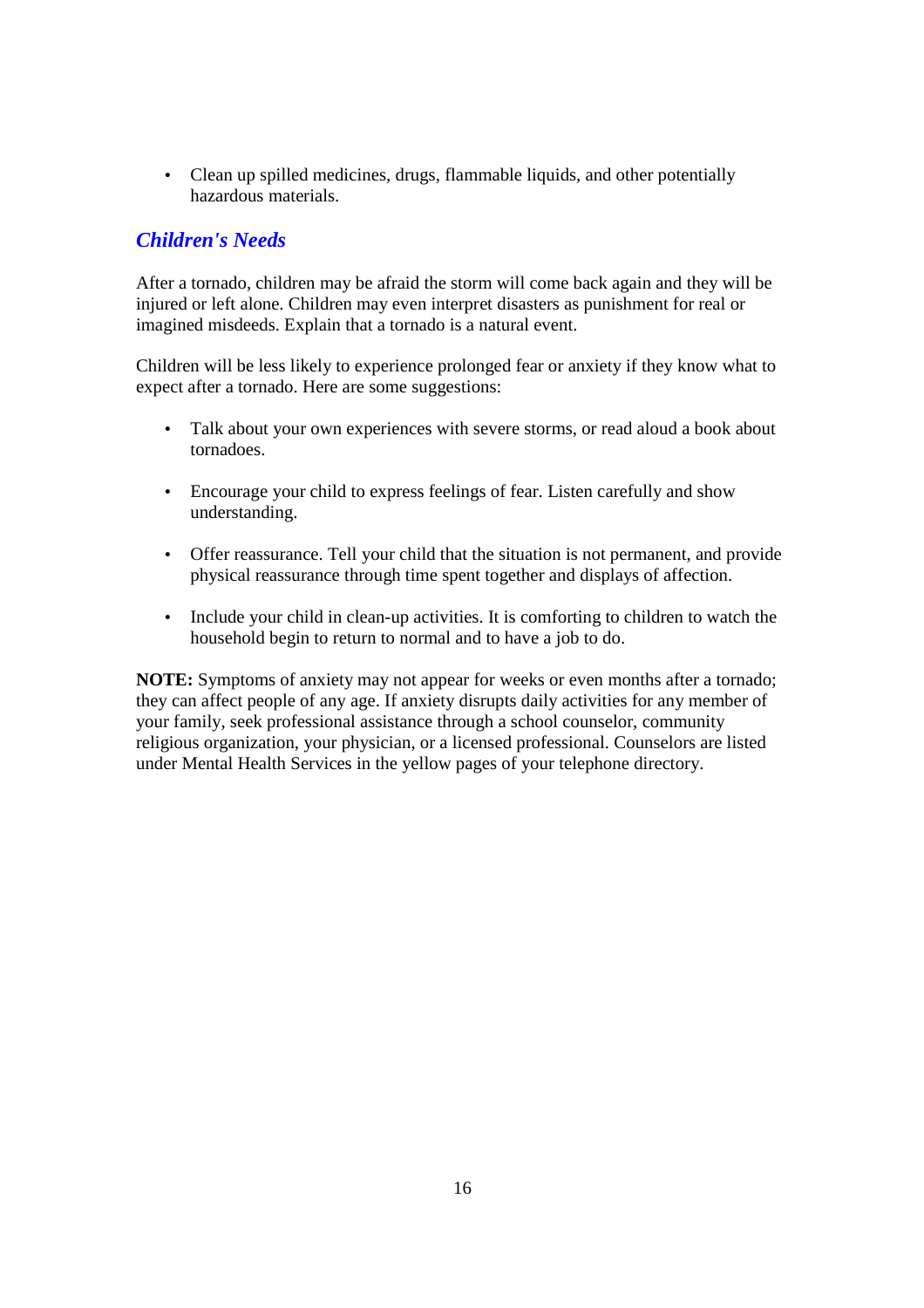

## *Pike County General Health District*

# Power Outage Safety Recommendations

Updated March 2008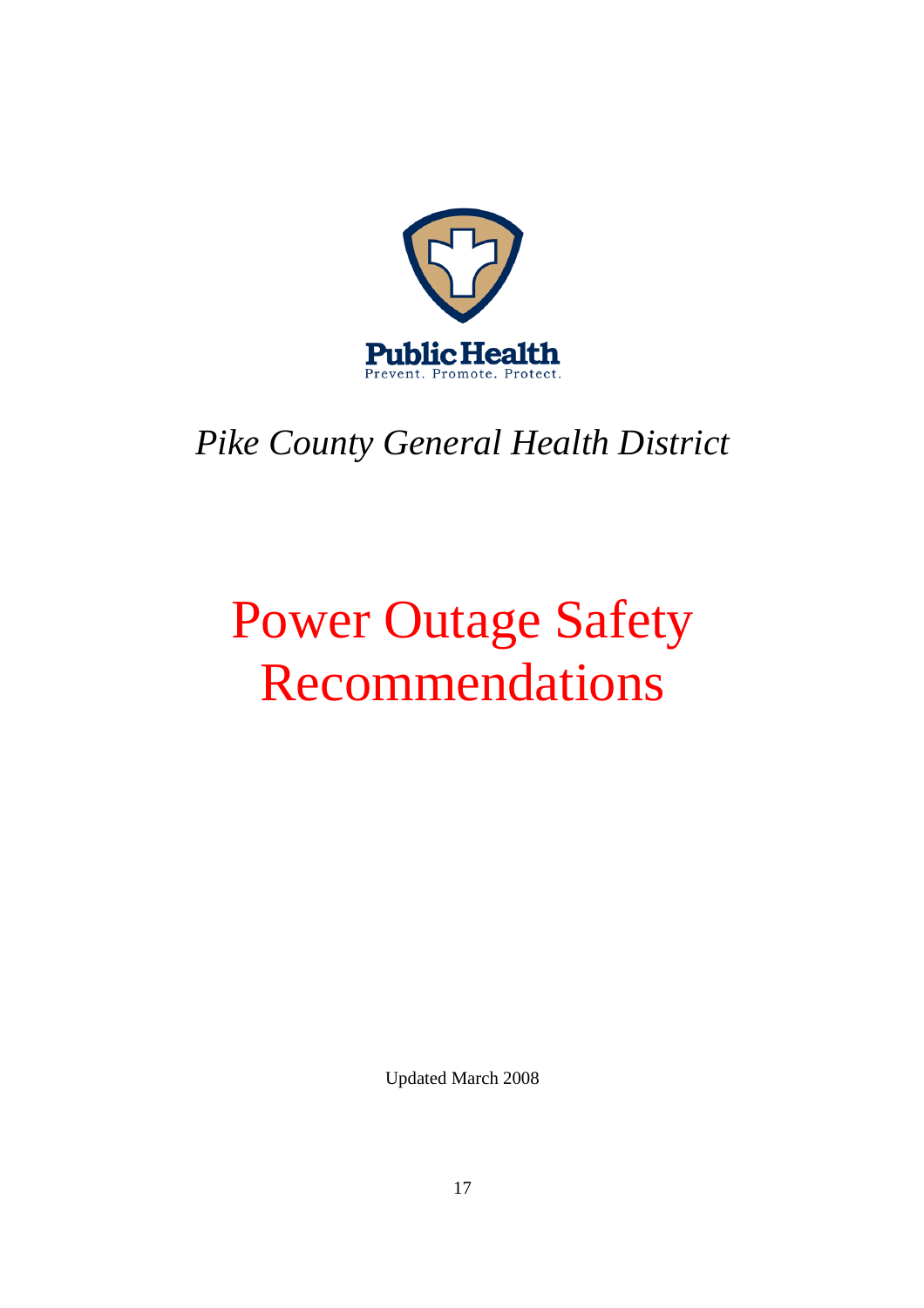#### *Food Safety*

If the power is out for less than 2 hours, then the food in your refrigerator and freezer will be safe to consume. While the power is out, keep the refrigerator and freezer doors closed as much as possible to keep food cold for longer.

If the power is out for longer than 2 hours, follow the guidelines below:

- For the Freezer section: A freezer that is half full will hold food safely for up to 24 hours. A full freezer will hold food safely for 48 hours. Do not open the freezer door if you can avoid it.
- For the Refrigerated section: Pack milk, other dairy products, meat, fish, eggs, gravy, and spoilable leftovers into a cooler surrounded by ice. Inexpensive Styrofoam coolers are fine for this purpose.
- Use a food thermometer to check the temperature of your food right before you cook or eat it. Throw away any food that has a temperature of more than 40 degrees Fahrenheit.

For guidelines on refreezing food when the power comes back on, visit the Food Safety and Inspection Service's page on Food Safety in an Emergency.

The following resources provide additional information on preparing for emergencies and determining if your food is safe after a power outage:

- Food Safety After a Power Outage, American Red Cross Provides tips on safely storing your food and a chart to help you determine if your food is still safe.
- Keeping Food Safe in an Emergency, United States Department of Agriculture Fact sheet and FAQs on food and water safety including guidance on when to discard perishable foods.
- Being Prepared, American Red Cross Comprehensive site on preparing for emergencies including power outages.
- Food Safety Office, CDC Comprehensive food safety information.

#### *Safe Drinking Water*

When power goes out, water purification systems may not be functioning fully. Safe water for drinking, cooking, and personal hygiene includes bottled, boiled, or treated water. Your state, local, or tribal health department can make specific recommendations for boiling or treating water in your area. Here are some general rules concerning water for drinking, cooking, and personal hygiene. Remember:

• Do not use contaminated water to wash dishes, brush your teeth, wash and prepare food, wash your hands, make ice, or make baby formula. If possible, use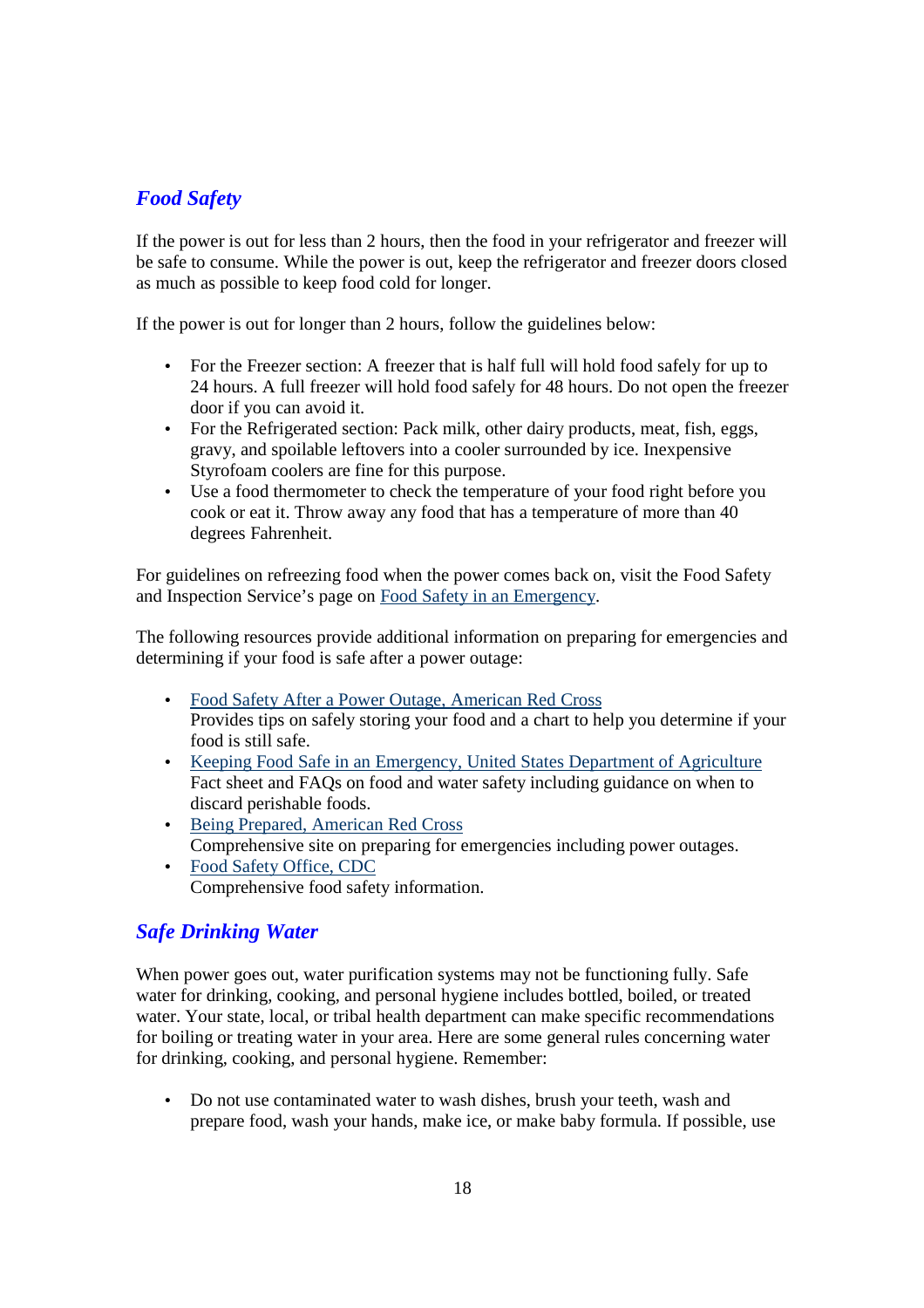baby formula that does not need to have water added. You can use an alcoholbased hand sanitizer to wash your hands.

- If you use bottled water, be sure it came from a safe source. If you do not know that the water came from a safe source, you should boil or treat it before you use it. Use only bottled, boiled, or treated water until your supply is tested and found safe.
- Boiling water, when practical, is the preferred way to kill harmful bacteria and parasites. Bringing water to a rolling boil for 1 minute will kill most organisms.
- When boiling water is not practical, you can treat water with chlorine tablets, iodine tablets, or unscented household chlorine bleach (5.25% sodium hypochlorite):
	- o If you use chlorine tablets or iodine tablets, follow the directions that come with the tablets.
	- o If you use household chlorine bleach, add 1/8 teaspoon (~0.75 mL) of bleach per gallon of water if the water is clear. For cloudy water, add 1/4 teaspoon  $(\sim 1.50 \text{ mL})$  of bleach per gallon. Mix the solution thoroughly and let it stand for about 30 minutes before using it.

Note: Treating water with chlorine tablets, iodine tablets, or liquid bleach will not kill parasitic organisms.

Use a bleach solution to rinse water containers before reusing them. Use water storage tanks and other types of containers with caution. For example, fire truck storage tanks and previously used cans or bottles may be contaminated with microbes or chemicals. Do not rely on untested devices for decontaminating water.

#### *Extreme Heat and Cold*

#### **Heat**

Be aware of yours and others' risk for heat stroke, heat exhaustion, heat cramps and fainting. To avoid heat stress, you should:

- Drink a glass of fluid every 15 to 20 minutes and at least one gallon each day. o Avoid alcohol and caffeine. They both dehydrate the body.
- Wear light-colored, loose-fitting clothing.
- When indoors without air conditioning, open windows if outdoor air quality permits and use fans.
- Take frequent cool showers or baths.
- If you feel dizzy, weak, or overheated, go to a cool place. Sit or lie down, drink water, and wash your face with cool water. If you don't feel better soon, get medical help quickly.
- Work during cooler hours of the day when possible, or distribute the workload evenly throughout the day.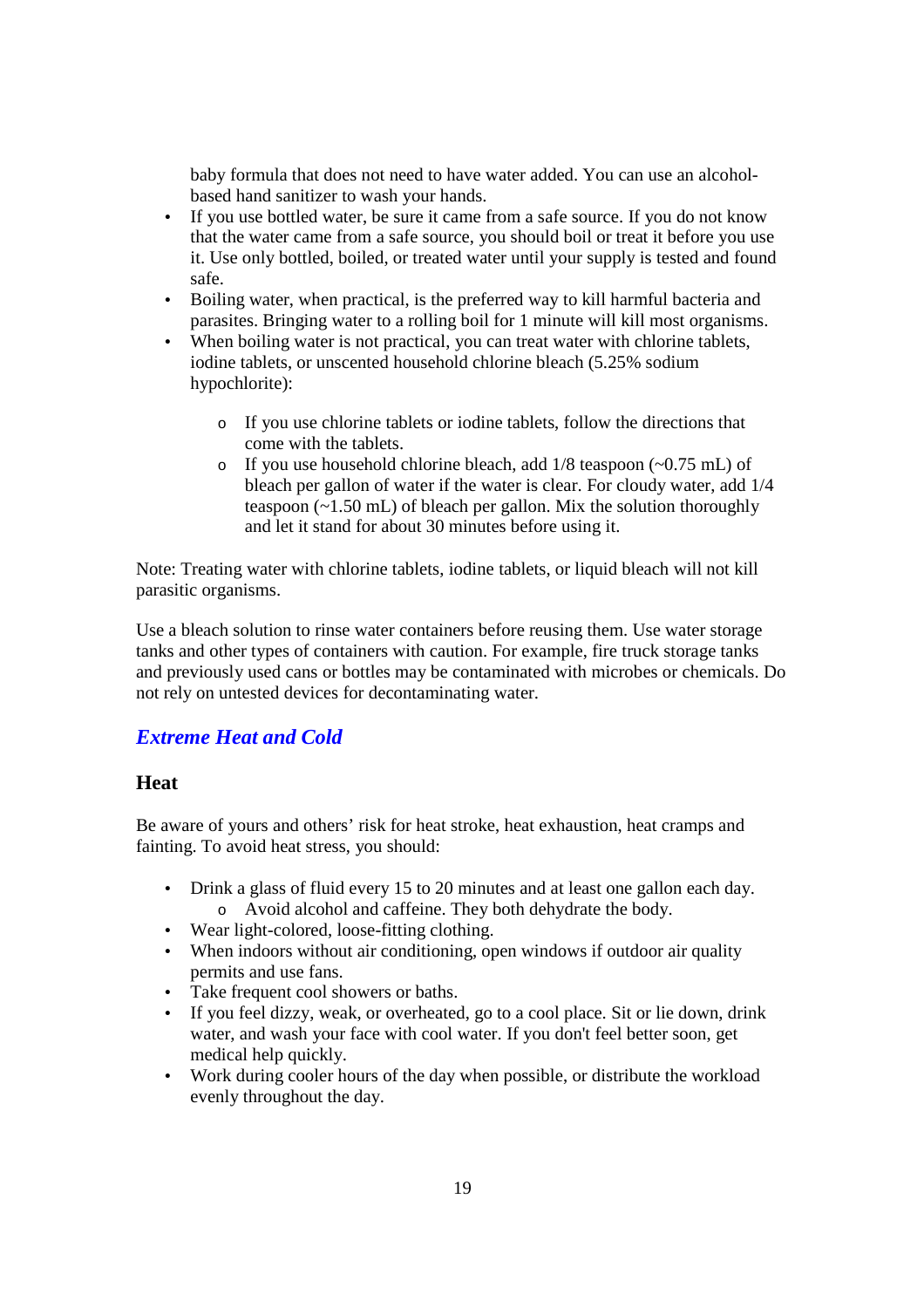Heat stroke is the most serious heat illness. It happens when the body can't control its own temperature and its temperature rises rapidly. Sweating fails and the body cannot cool down. Body temperature may rise to 106°F or higher within 10 to 15 minutes. Heat stroke can cause death or permanent disability if emergency care is not given.

Warning signs of heat stroke vary but can include:

- Red, hot, and dry skin (no sweating)
- Rapid, strong pulse
- Throbbing headache
- Dizziness, nausea, confusion, or unconsciousness
- An extremely high body temperature (above 103°F)

If you suspect someone has heat stroke, follow these instructions:

- Immediately call for medical attention.
- Get the person to a cooler area.
- Cool the person rapidly by immersing him/her cool water or a cool shower, or spraying or sponging him/her with cool water. If the humidity is low, wrap the person in a cool, wet sheet and fan him/her vigorously.
- Monitor body temperature and continue cooling efforts until the body temperature drops to 101-102°F.
- Do not give the person alcohol to drink. Get medical assistance as soon as possible.
- If emergency medical personnel do not arrive quickly, call the hospital emergency room for further instructions.

For more information on heat-related illnesses and treatment, see the CDC Extreme Heat website. Information for workers can be found on the NIOSH webpage Working in Hot Environments.

These resources also provide information about extreme heat:

- Public Health Issues Related to Summertime Blackouts
- Heat Stress, NIOSH (National Institute for Occupational Safety and Health) Comprehensive heat-induced occupational illness and injury information.

#### **Cold**

Hypothermia happens when a person's core body temperature is lower than 35°C (95°F). Hypothermia has three levels: acute, subacute, or chronic.

- **Acute hypothermia** is caused by a rapid loss of body heat, usually from immersion in cold water.
- **Subacute hypothermia** often happens in cool outdoor weather (below 10<sup>o</sup>C or 50°F) when wind chill, wet or too little clothing, fatigue, and/or poor nutrition lower the body's ability to cope with cold.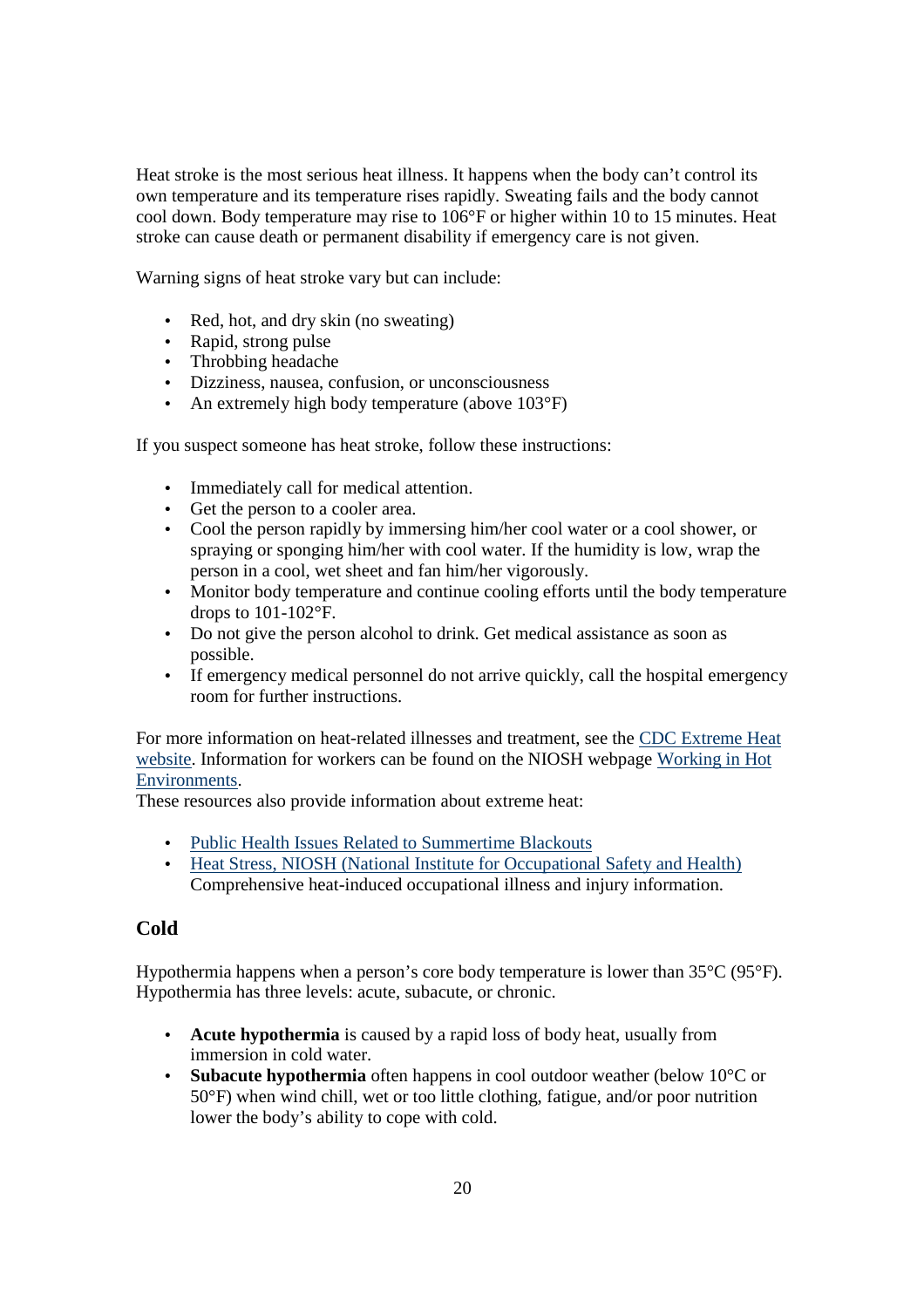- **Chronic hypothermia** happens from ongoing exposure to cold indoor temperatures (below 16°C or 60°F). The poor, the elderly, people who have hypothyroidism, people who take sedative-hypnotics, and drug and alcohol abusers are prone to chronic hypothermia, and they typically:
	- o misjudge cold
	- o move slowly
	- o have poor nutrition
	- o wear too little clothing
	- o have poor heating system

#### **Causes of Hypothermia**

- Cold temperatures
- Improper clothing, shelter, or heating
- Wetness
- Fatigue, exhaustion
- Poor fluid intake (dehydration)
- Poor food intake
- Alcohol intake

#### **Preventing Hypothermia**

- Everyone, especially the elderly and ill, should have adequate food, clothing, shelter, and sources of heat.
- Electric blankets can help, even in poorly heated rooms.
- Wear layers of clothing, which help to keep in body heat.
- Move around. Physical activity raises body temperature.

Water cooler than 75°F (24°C) removes body heat more rapidly than can be replaced. The result is hypothermia. To avoid hypothermia:

- Avoid swimming or wading in water if possible.
	- o If entering water is necessary:
- Wear high rubber boots in water.
- Ensure clothing and boots have adequate insulation.
- Avoid working/playing alone.
- Take frequent breaks out of the water.
- Change into dry clothing when possible.

#### **Helping Someone Who Is Hypothermic**

As the body temperature decreases, the person will be less awake and aware and may be confused and disoriented. Because of this, even a mildly hypothermic person might not think to help himself/herself.

• Even someone who shows no signs of life should be brought quickly and carefully to a hospital or other medical facility.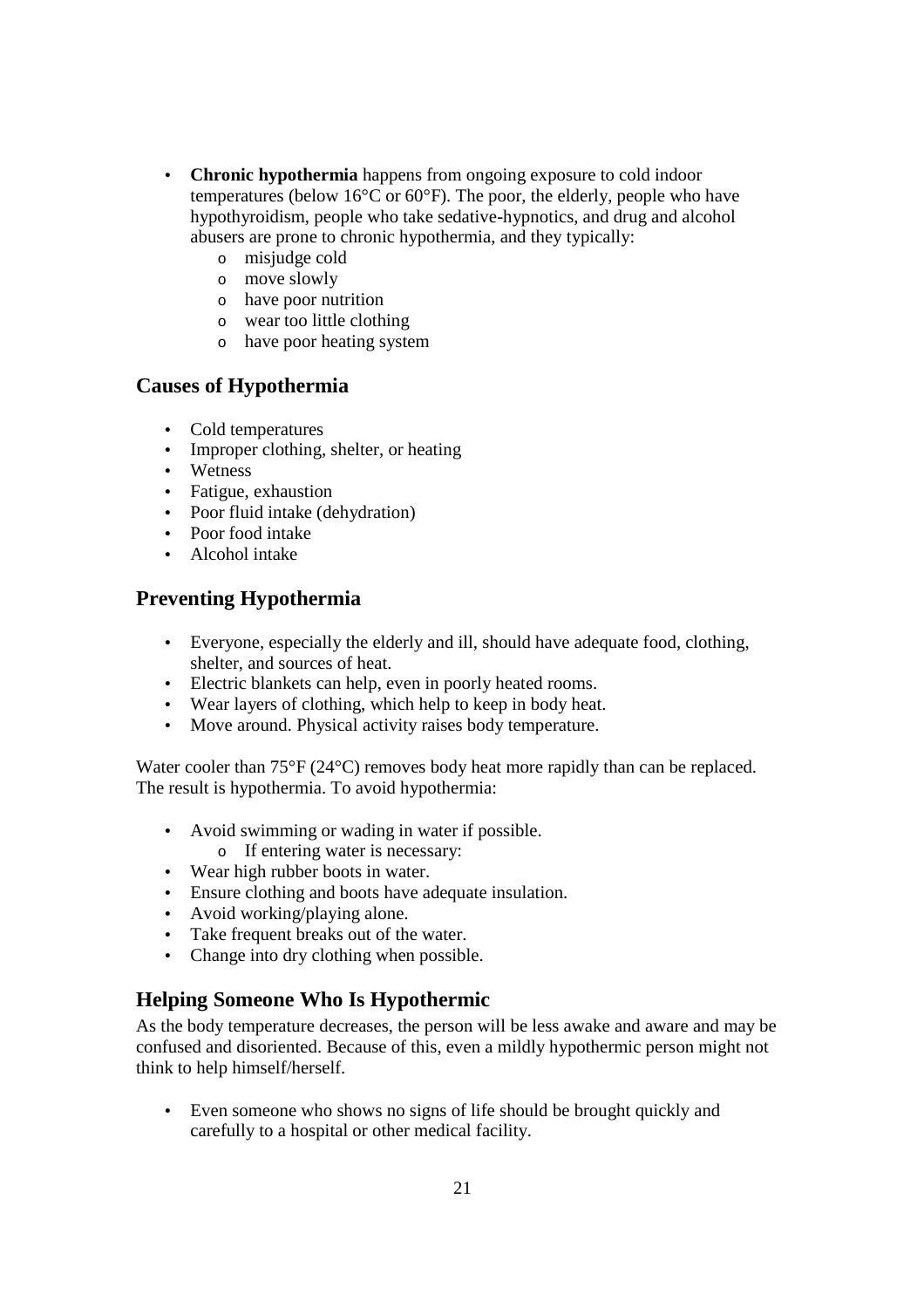- Do not rub or massage the skin.
- People who have severe hypothermia must be carefully rewarmed and their temperatures must be monitored.
	- o Do not use direct heat or hot water to warm the person.
- Give the person warm beverages to drink.
- Do not give the person alcohol or cigarettes. Blood flow needs to be improved, and these slow blood flow.

For more information about hypothermia, see Extreme Cold: A Prevention Guide to Promote Your Personal Health and Safety.

### *First Aid for Electrical Shock*

If you believe someone has been electrocuted take the following steps:

- 1. Look first. Don't touch. The person may still be in contact with the electrical source. Touching the person may pass the current through you.
- 2. Call or have someone else call 911 or emergency medical help.
- 3. Turn off the source of electricity if possible. If not, move the source away from you and the affected person using a nonconducting object made of cardboard, plastic or wood.
- 4. Once the person is free of the source of electricity, check the person's breathing and pulse. If either has stopped or seems dangerously slow or shallow, begin cardiopulmonary resuscitation (CPR) immediately.
- 5. If the person is faint or pale or shows other signs of shock, lay the person down with the head slightly lower than the trunk of his or her body and the legs elevated.
- 6. Don't touch burns, break blisters, or remove burned clothing. Electrical shock may cause burns inside the body, so be sure the person is taken to a doctor.

### *Power Line Hazards and Cars*

If a power line falls on a car, you should stay inside the vehicle. This is the safest place to stay. Warn people not to touch the car or the line. Call or ask someone to call the local utility company and emergency services.

The only circumstance in which you should consider leaving a car that is in contact with a downed power line is if the vehicle catches on fire. Open the door. Do not step out of the car. You may receive a shock. Instead, jump free of the car so that your body clears the vehicle before touching the ground. Once you clear the car, shuffle at least 50 feet away, with both feet on the ground.

As in all power line related emergencies, call for help immediately by dialing 911 or call your electric utility company's Service Center/Dispatch Office.

Do not try to help someone else from the car while you are standing on the ground.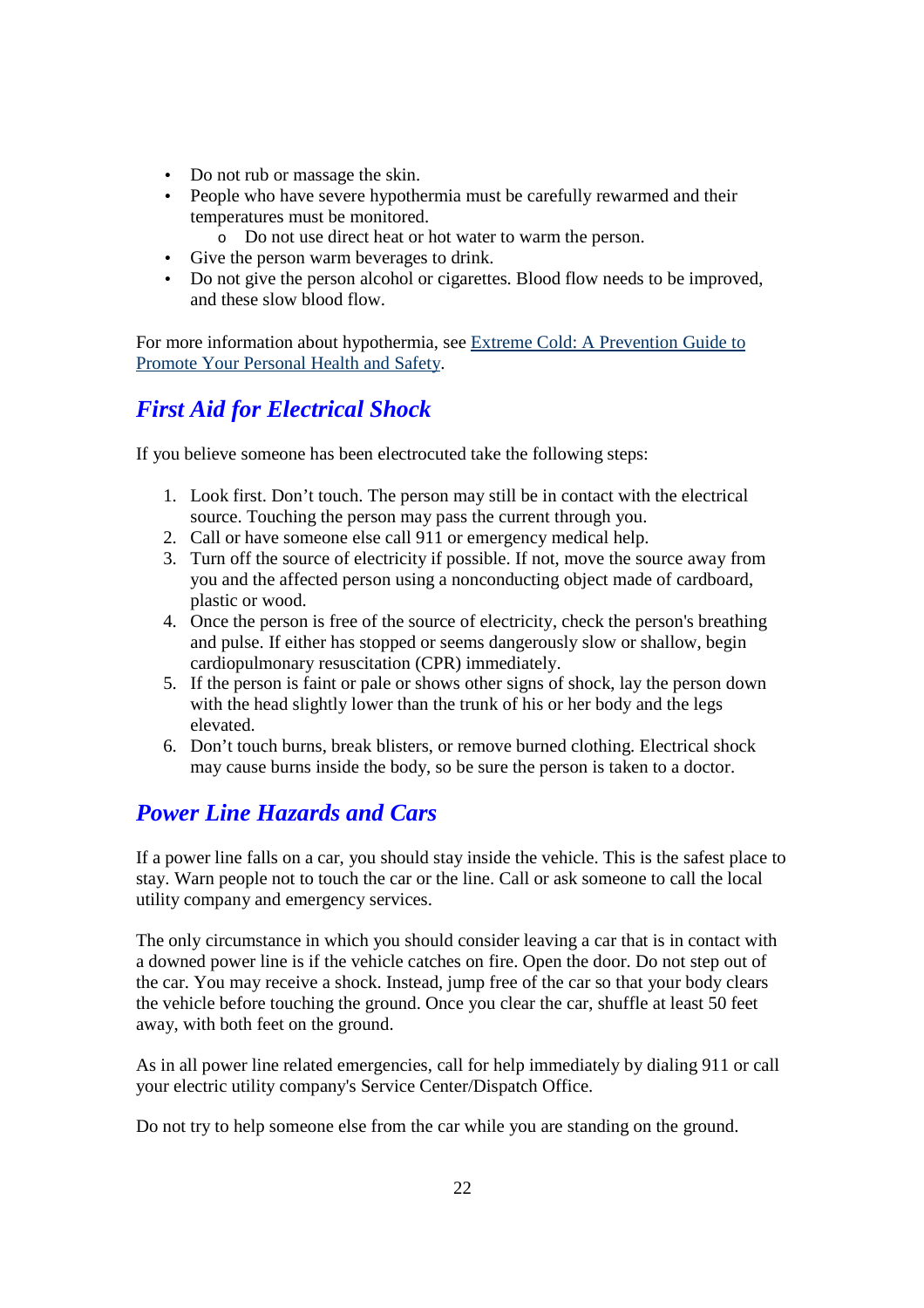## *Avoid Carbon Monoxide*

For important information about the risk of carbon monoxide poisoning during a power outage, see Protect Yourself from Carbon Monoxide Poisoning After an Emergency and Carbon Monoxide Poisoning Fact Sheet (from CDC's National Center for Environmental Health [NCEH]).

## *Safety at Work During Power Recovery*

As power returns after an outage, people at work may be at risk of electrical or traumatic injuries as power lines are reenergized and equipment is reactivated. CDC recommends that employers and employees be aware of those risks and take protective steps if they are in contact with or in proximity to power lines, electrical components, and the moving parts of heavy machinery. More information on electrical safety is available in our fact sheet on Worker Safety in Power Outages or at www.cdc.gov/niosh/injury/traumaelec.html.

#### *Be Prepared for an Emergency*

CDC recommends that people make an emergency plan that includes a disaster supply kit. This kit should include enough water, dried and canned food, and emergency supplies (flashlights, batteries, first-aid supplies, prescription medicines, and a digital thermometer) to last at least 3 days. Use battery-powered flashlights and lanterns, rather than candles, gas lanterns, or torches (to minimize the risk of fire). You can find more information on emergency plans and supply kits at www.ready.gov.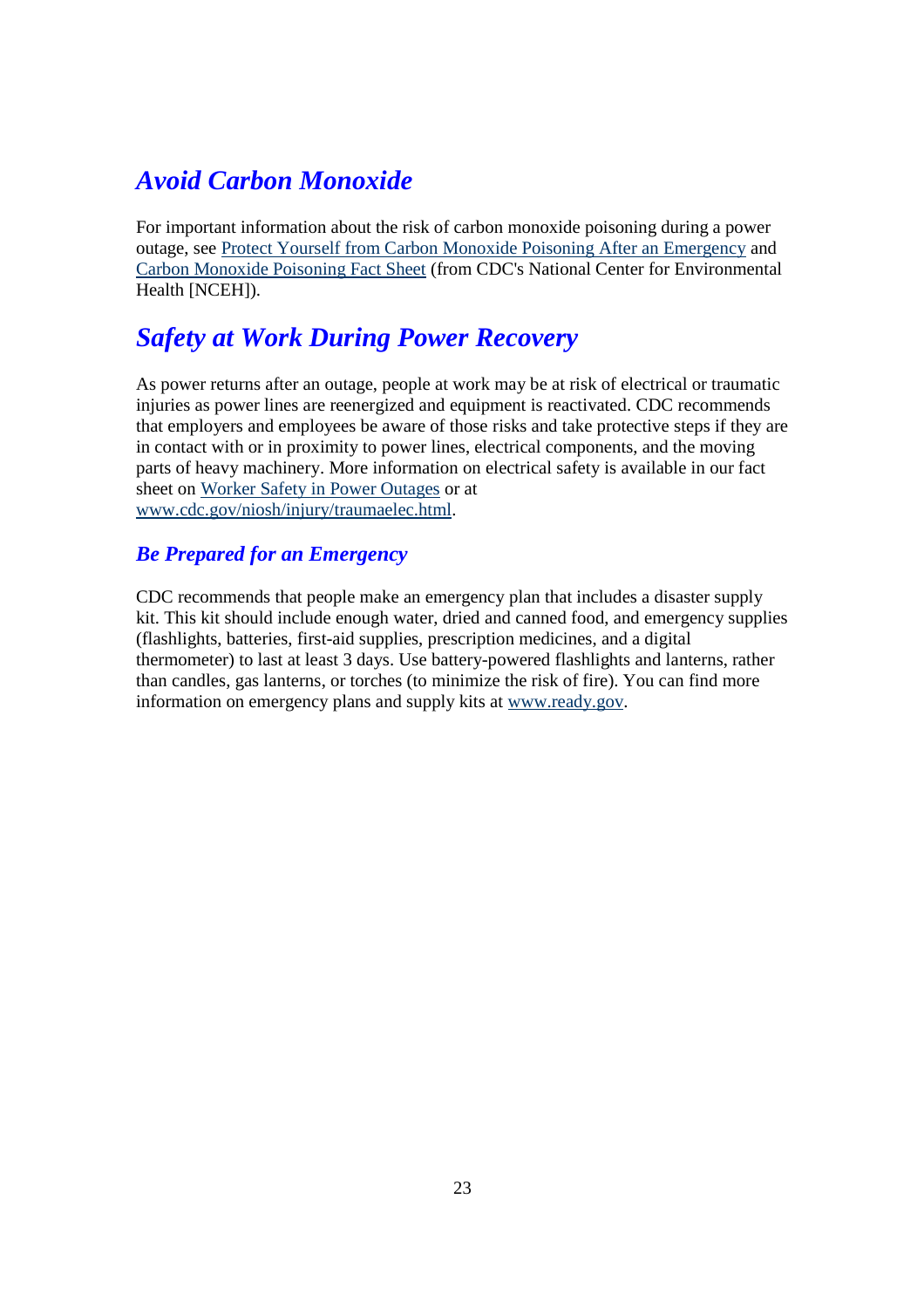

## *Pike County General Health District*

# Carbon Monoxide Safety Recommendations

Updated March 2008